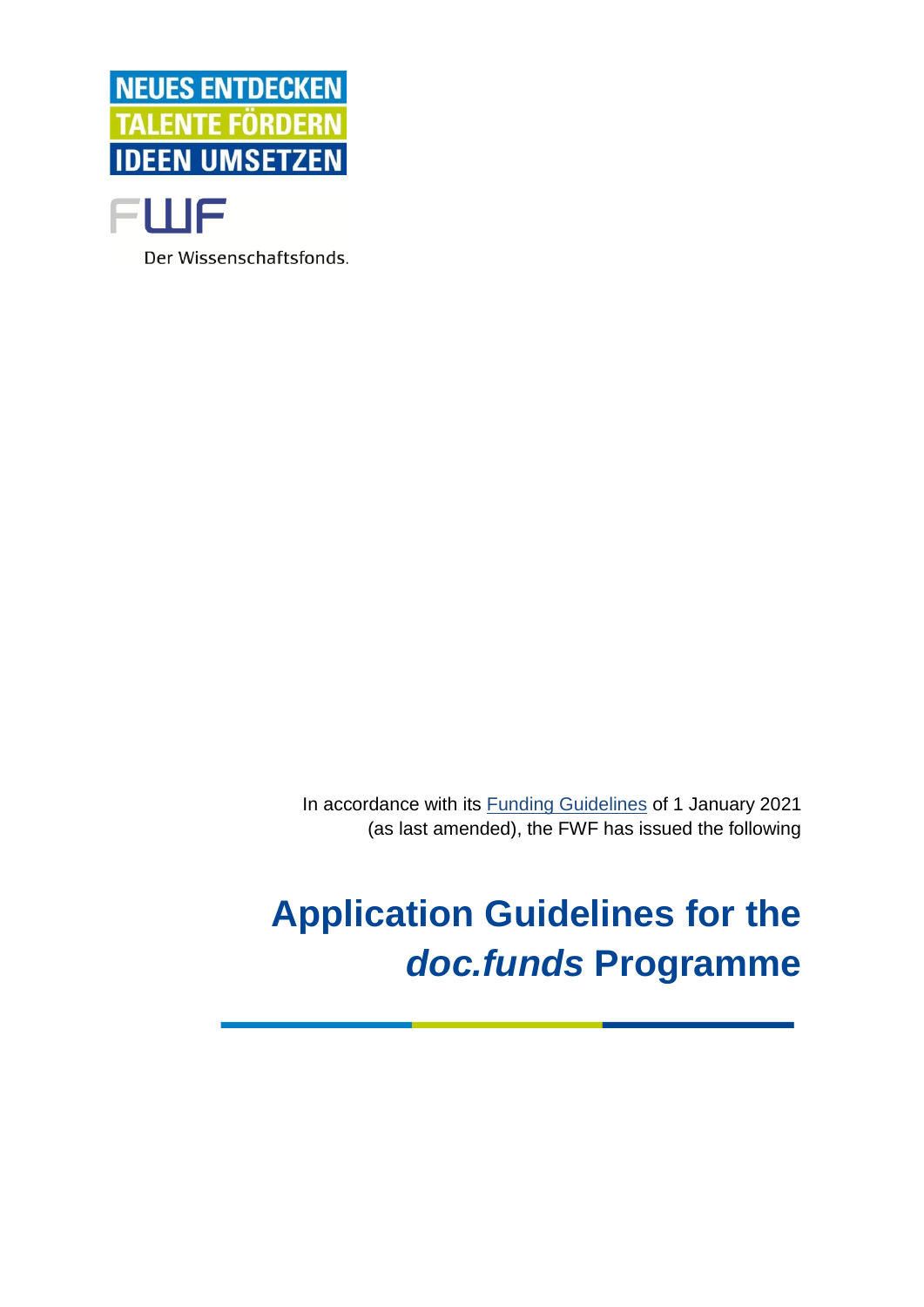<span id="page-1-0"></span>

# **Table of contents**

| 1 <sub>1</sub> |                                                                                     |  |
|----------------|-------------------------------------------------------------------------------------|--|
|                | 1.1.                                                                                |  |
|                | 1.2.                                                                                |  |
|                | 1.3.                                                                                |  |
|                | 1.4.                                                                                |  |
|                | 1.5.                                                                                |  |
|                |                                                                                     |  |
|                |                                                                                     |  |
|                |                                                                                     |  |
|                | 1.6.3.<br>1.6.4.                                                                    |  |
|                | 1.6.5.                                                                              |  |
|                | 1.6.6.                                                                              |  |
|                |                                                                                     |  |
|                |                                                                                     |  |
|                |                                                                                     |  |
|                |                                                                                     |  |
| 2.             |                                                                                     |  |
|                |                                                                                     |  |
|                |                                                                                     |  |
|                |                                                                                     |  |
|                |                                                                                     |  |
|                |                                                                                     |  |
|                |                                                                                     |  |
|                |                                                                                     |  |
|                | 2.3.3. Existing education and training programme (max. 5 pages)14                   |  |
|                |                                                                                     |  |
|                |                                                                                     |  |
|                |                                                                                     |  |
|                |                                                                                     |  |
|                | 2.4.2. Annex 2: Information on and justification of requested funding16             |  |
|                | 2.4.3. Annex 3: CVs and description of previous research achievements16             |  |
|                |                                                                                     |  |
|                |                                                                                     |  |
|                | 2.5.2. Attachment 2: List of doctoral candidates supervised over the last 5 years18 |  |
|                | 2.5.3. Attachment 3: Publication or works list for the last 5 years 18              |  |
|                |                                                                                     |  |
|                | 2.7.                                                                                |  |
|                | 2.8.                                                                                |  |
| 3.             |                                                                                     |  |
| 4.             | Compliance with legal requirements and standards of research integrity22            |  |
| 5.             |                                                                                     |  |
|                | ANNEX: Notes and questions for reviewers in the doc.funds programme 23              |  |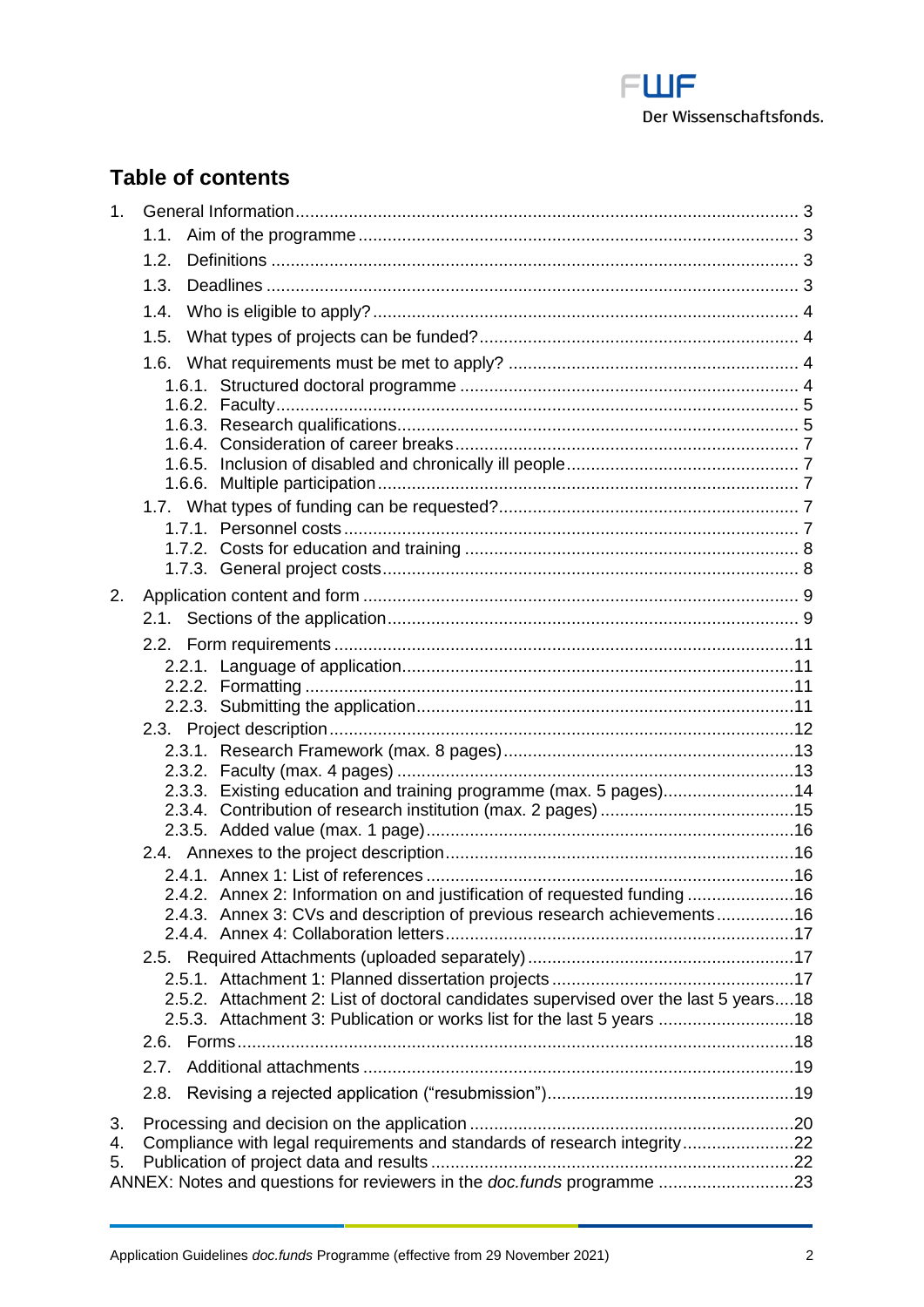

# **1. General Information**

## <span id="page-2-0"></span>**1.1. Aim of the programme**

The main objective of the *doc.funds* programme is to support the outstanding academic or arts-based education and training of doctoral students within the framework of existing doctoral programmes. The programme is intended to assist in the development of structured doctoral programmes in accordance with international standards at Austrian doctoral research institutions. In the long term, it aims to contribute to reinforcing the research orientation and to consolidating existing education and training structures for highly qualified junior researchers. At the same time, the programme is designed to support the development of specific scientific or arts-based focus areas at institutions entitled to confer doctoral degrees.

## <span id="page-2-1"></span>**1.2. Definitions**

| Applicant = Lead<br>research institution | The Austrian research institution that submits the application<br>and where the coordinator is located and that is entitled to<br>confer doctoral degrees.                                                                                            |  |  |
|------------------------------------------|-------------------------------------------------------------------------------------------------------------------------------------------------------------------------------------------------------------------------------------------------------|--|--|
| Collaborating<br>research institution    | Austrian research institution that is involved in the application<br>and where participating faculty members work                                                                                                                                     |  |  |
| <b>Faculty member</b>                    | Scientific or arts-based researcher participating in the<br>application, doctoral student supervisor, and person involved<br>in carrying out the FWF-funded doc.funds project                                                                         |  |  |
| Faculty                                  | Community of all faculty members                                                                                                                                                                                                                      |  |  |
| Coordinator                              | The faculty member mainly responsible, head of the faculty<br>and of the FWF-funded project, and person working 100%<br>within Austria appointed by the research institution                                                                          |  |  |
| Doctoral candidate                       | A person enrolled in and actively pursuing doctoral studies at<br>an Austrian doctoral research institution and who has been<br>accepted into the doctoral programme in question                                                                      |  |  |
| <b>Research location</b>                 | All research institutions located in a city, town, or municipality,<br>as well as any research institutions located within a radius of<br>80 km which cooperate regularly with a research institution in<br>the city, town, or municipality concerned |  |  |

The most important terms used in these guidelines are defined below.

## <span id="page-2-2"></span>**1.3. Deadlines**

The **deadline** for submission (i.e. approval by the research institution) is **1 March 2022** (**2 p.m. Vienna local time**) online via the electronic application portal<https://elane.fwf.ac.at/>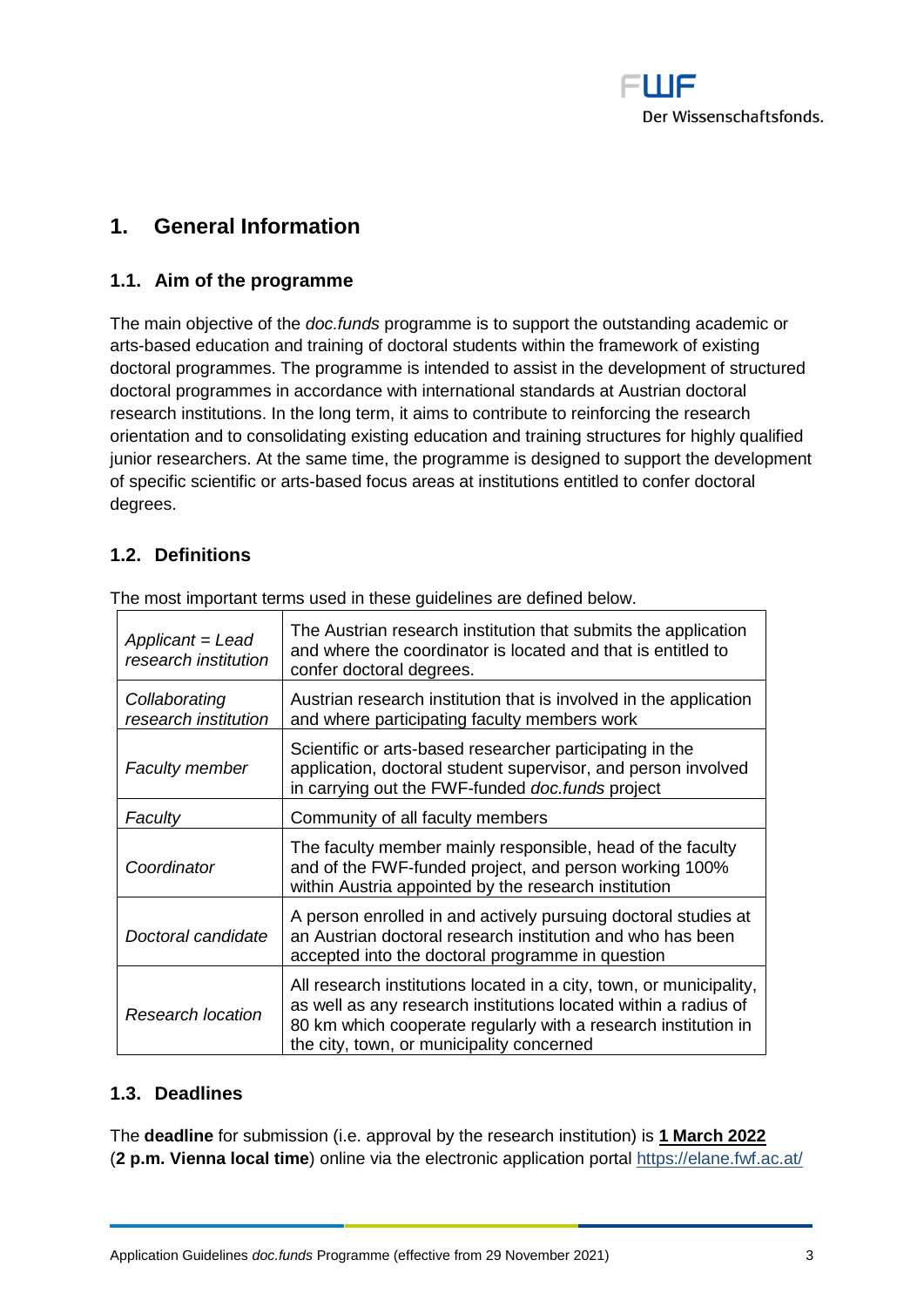

## <span id="page-3-0"></span>**1.4. Who is eligible to apply?**

All Austrian research institutions entitled to confer doctoral degrees are eligible to apply.

Grant agreements can only be concluded with research institutions that fulfil this requirement. There is no limit on the number of applications a research institution can submit.

## <span id="page-3-1"></span>**1.5. What types of projects can be funded?**

Funding may be requested for the **additional funding of any structured doctoral programme** that has been **in existence for at least 2 years** at a doctoral research institution. The project, which must be clearly defined, convincingly described in terms of objectives and methods, and limited in time (no more than 48 months), is designed to generate new research insights. The planned project should integrate seamlessly into the existing structure so that excellent dissertations based on state-of-the-art international research can be expected.

Double funding is not permitted (see [Funding guidelines\)](https://www.fwf.ac.at/en/research-funding/decision-making-procedure-evaluation/funding-guidelines/).

Any other support or grants relating to the subject of the application that have been requested from or awarded by the FWF or other funding agencies (e.g., the EU, the Austrian National Bank [OeNB], or government ministries) must be disclosed (see application form in [elane\)](https://elane.fwf.ac.at/).

**Additional funding** from the *doc.funds* programme may be requested **for ongoing FWFfunded doctoral programmes** (DK) or *doc.funds.connect* projects) **only if** the scheduled duration of the FWF-funded DK or *doc.funds.connect* project ends on or before the deadline for *doc.funds* applications (**1 March 2022**). In all other cases, no additional funding may be requested for ongoing FWF-funded DK or *doc.funds.connect* projects.

## <span id="page-3-2"></span>**1.6. What requirements must be met to apply?**

In order to be eligible to apply, a structured doctoral programme must have been in existence for at least 2 years, be based at one research location, and fulfil the requirements below.

## <span id="page-3-3"></span>**1.6.1. Structured doctoral programme**

Structured doctoral programmes are embedded in a focused and consistent research framework and require the existence of procedures or structures and commitments that ensure the quality of the research as well as optimal and adequate scientific/scholarly support for the doctoral students. To achieve this, specific minimum standards of structuring must be fulfilled: assurance of supervision; dissertation agreement; progress reports; separation of supervision and evaluation personnel for the dissertation (if compliant with study-law regulations); subject-specific education and accompanying measures (transferable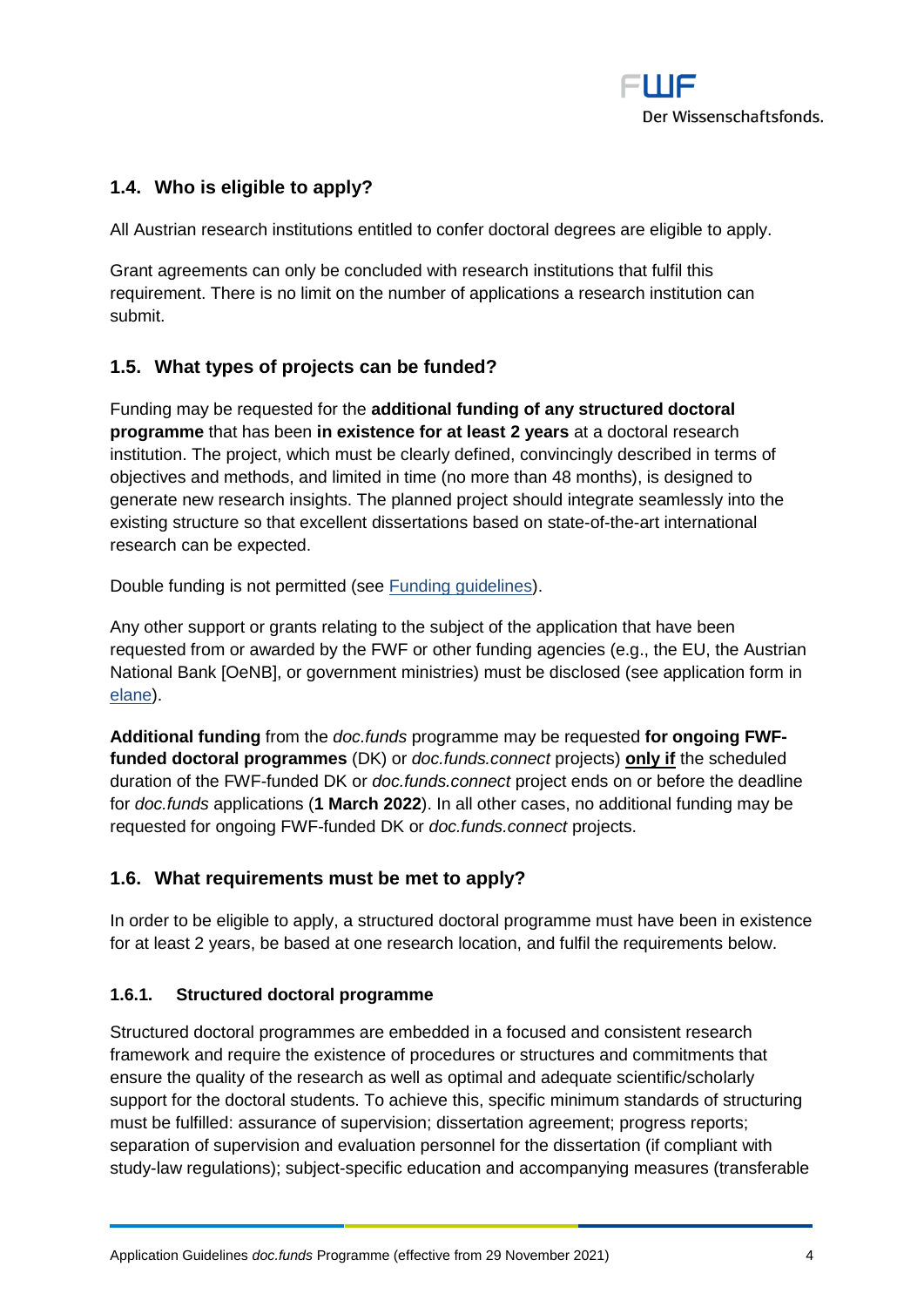

skills, etc.); support teams rather than exclusively individual supervision; supervisor development; facilitation of mobility; as well as concrete funding models for doctoral students.

In particular, contexts must be created for doctoral candidates and supervisors in which mentoring and appropriate discussion can take place as part of a peer culture. These contexts should have their own institutional structure and be clearly located in the research organisation (at the university, faculty, or departmental level). The doctoral students are regarded by the university as early-stage researchers or early-stage artists.

The aim is to ensure independent and high-quality scientific or arts-based research by the doctoral candidates, to integrate them into the institutional research activities, and to lead them to a degree through active mentoring/supervision.

## <span id="page-4-0"></span>**1.6.2. Faculty**

The research institution submitting the application must appoint a coordinator for the project, who must be a scientific or arts-based researcher working solely in Austria. This person will serve as the head of the project if the funding application is approved.

The doctoral programme for which additional funding is requested must involve **at least 5 scientific or arts-based researchers** (including the coordinator), with one-third of the researchers from the underrepresented gender; in the context of the evaluation procedure, the composition of the team is defined as a decision-making criterion.<sup>1</sup>

If the project intends to include faculty members who do not work 100% within Austria, the following guidelines apply: at the time of submission of the application by the research institution, the faculty member concerned must prove that he/she has a genuine employment contract with the research institution, guaranteed for the planned duration of the project and not financed by the FWF, with a minimum employment rate of 25%. Applicants are required to submit evidence of such an employment arrangement and a brief description of the project, including a plan for its execution, information on the researcher's presence on site, substitution arrangements, etc., for advance approval by the FWF.

## <span id="page-4-1"></span>**1.6.3. Research qualifications**

**All** of the **faculty members** involved in the project must have proven experience in supervising doctoral students, possess excellent research qualifications and/or meet international standards of arts-based research, and demonstrate a connection to the development and exploration of the arts (EEK).

The research qualifications of **all** faculty members involved in the application must be evidenced by means of a publication record **over the last 5 years** commensurate with their

<sup>1</sup> See document "*[Background information on the target ratio](https://www.fwf.ac.at/fileadmin/files/Dokumente/Antragstellung/SFBs/g_background-information-target-ratio.pdf)*"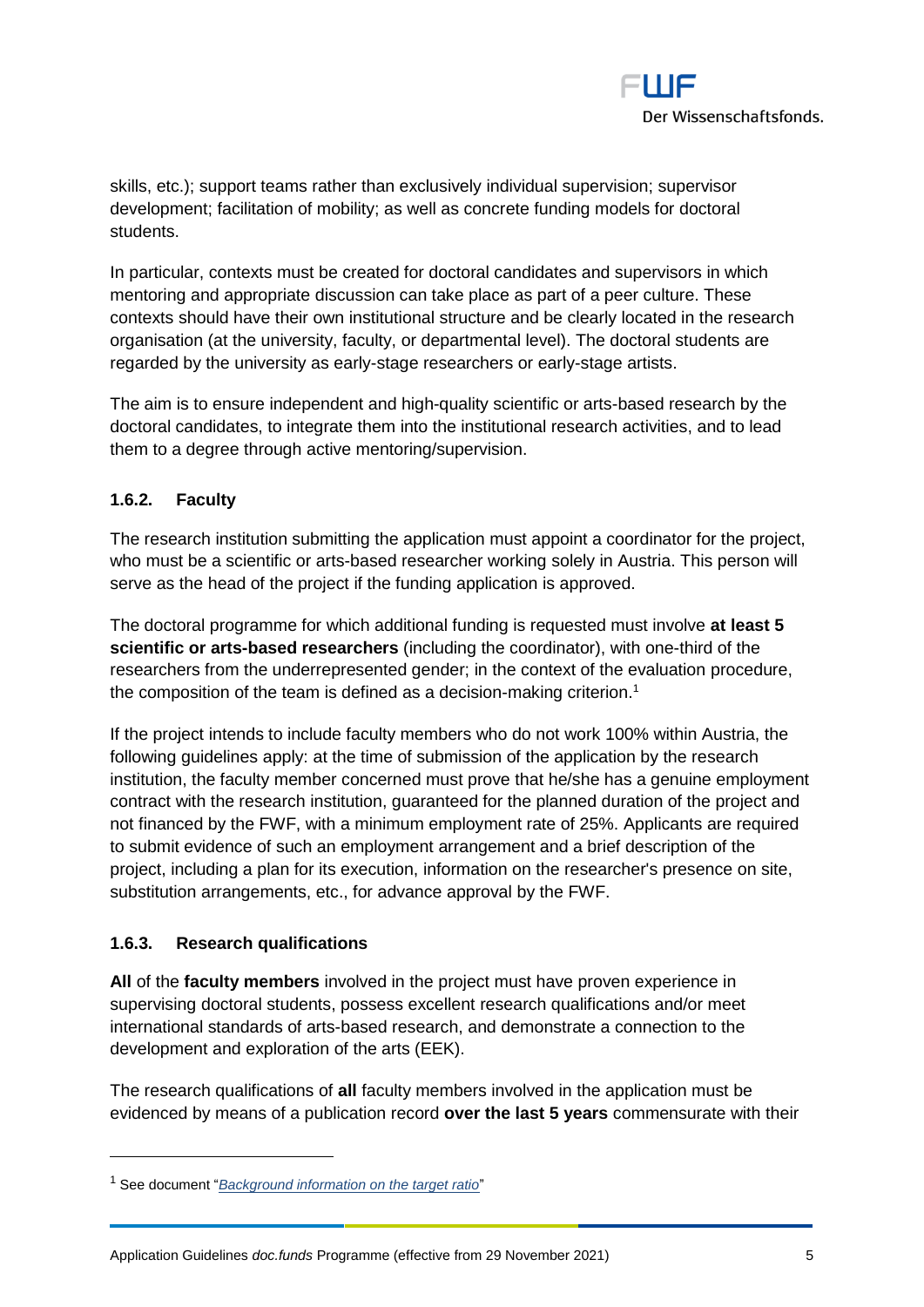

career stage, which demonstrates their international visibility or, where appropriate, by forms of arts practice over the last 5 years which have been explicitly informed by research and which have been recognised and evaluated internationally.

The following criteria are **decisive** for the **assessment of the research qualifications** of each faculty member and in determining whether a review procedure will be initiated:

**Quality assurance:** Most relevant in assessing the publication record are those publications that have undergone a quality assurance procedure in line with international standards (peer review or an equivalent procedure; in the natural and life sciences, peer review is expected). Journals must usually be listed in Web of Science, Scopus, or the Directory of Open Access Journals (DOAJ). In the case of journals that are not listed in these databases, or in the case of monographs, edited volumes, contributions to edited volumes, or other publication types, the respective faculty member must provide a link to the publisher's website, describing the respective quality assurance procedure. If no description should be available, it is the faculty member's responsibility to provide evidence that the publication has been subject to an appropriate quality assurance procedure.

For faculty members where examples of his/her **arts practice and critical reflection on it** are presented, the items submitted must have been made publicly available. Their quality is to be documented in a verifiable manner and thus be comparable with the research results published in internationally renowned journals. To be accepted as part of the application, the (arts-based) research dimension as well as the underlying research questions must be described individually in a brief statement. This must be written by the respective faculty member and included in the publication or works list. Where appropriate, a list of all lectures and talks (in galleries, theatres, or similar forums) about the artistic work are also to be included.

- **International visibility:** Most of the faculty member's publications/work lists must have a wider than national reach. In the natural sciences, life sciences, and social sciences, most of the publications listed must be in English.
- **Number/scope and quality** of the faculty member's publications/work lists must be commensurate with the expected career progression and the field concerned. At least *two publications* must have *undergone a quality assurance procedure and must be internationally visible* with a substantial and independent contribution on the part of the faculty member. At least one publication with first, last, or corresponding authorship in the life sciences is required.

Should a faculty member fail to meet one or more of the above criteria, the applicant must include an explanation with the application (attachment: *Statement on publication record.pdf*). In cases of doubt, the decision-making bodies of the FWF shall decide whether the research qualifications are adequate.

The *Programme-specific data form* must include the *Persistent digital identifier* [ORCID](http://orcid.org/) of **each** faculty member.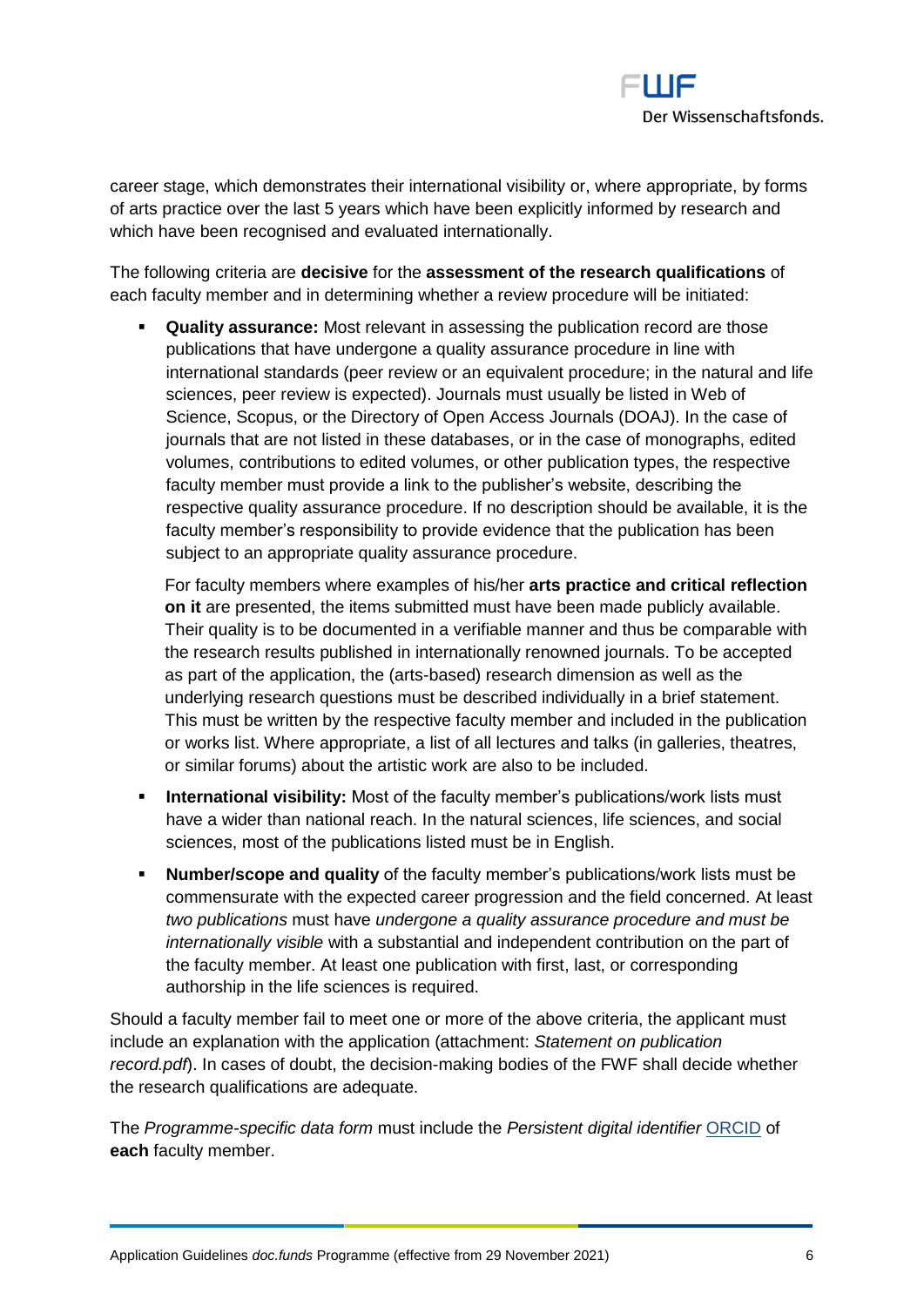

## <span id="page-6-0"></span>**1.6.4. Consideration of career breaks**

The FWF will take justified career breaks (e.g., parental leave, caring for a family member, or long-term illness) into consideration in assessing the applicant's eligibility to apply. Relevant information can be included in the academic CV and thus also be available to the reviewers.

#### <span id="page-6-1"></span>**1.6.5. Inclusion of disabled and chronically ill people**

The FWF will also take any atypical career paths due to disability and/or chronic illness into consideration in assessing the applicant's eligibility to apply. Relevant information can be included in the academic CV and thus also be available to the reviewers.

#### <span id="page-6-2"></span>**1.6.6. Multiple participation**

Researchers can participate in a maximum of two *doc.funds* applications per call.

Researchers can participate as faculty members in a maximum of two ongoing *doc.funds* projects. If a researcher serves as a faculty member in two ongoing *doc.funds* projects, he/she cannot participate in any additional *doc.funds* applications or projects.

A researcher may serve as coordinator in no more than one *doc.funds* project. The coordinator of a *doc.funds* project cannot simultaneously act as a speaker of a *doc.funds.connect*, a Special Research (SFB) or a Doctoral Programme (DK) project. This applies to both the application and the implementation phases of a project.

As a result, a researcher cannot submit an application for a *doc.funds* project if he/she is already serving as the speaker or coordinator in an ongoing *doc.funds*, *doc.funds.connect*, SFB, or DK project, or if he/she has already applied to be the speaker or coordinator of a *doc.funds.connect*, SFB, or DK project.

## <span id="page-6-3"></span>**1.7. What types of funding can be requested?**

Project-specific costs are eligible for funding. These include personnel and non-personnel costs that are necessary for carrying out the project and that go beyond the resources provided by the infrastructure of the research institution. The FWF does not finance the infrastructure or basic equipment of research institutions. Please note that exaggerated costs may represent a reason for rejecting an application, even one that is considered excellent in terms of content.

<span id="page-6-4"></span>The **only projected costs eligible** for funding are those in the following cost categories.

## **1.7.1. Personnel costs**

Funds can be requested to cover personnel costs for **5 to 10 doctoral candidates** in accordance with the applicable [FWF personnel rates.](https://www.fwf.ac.at/en/research-funding/personnel-costs/) In the application, the research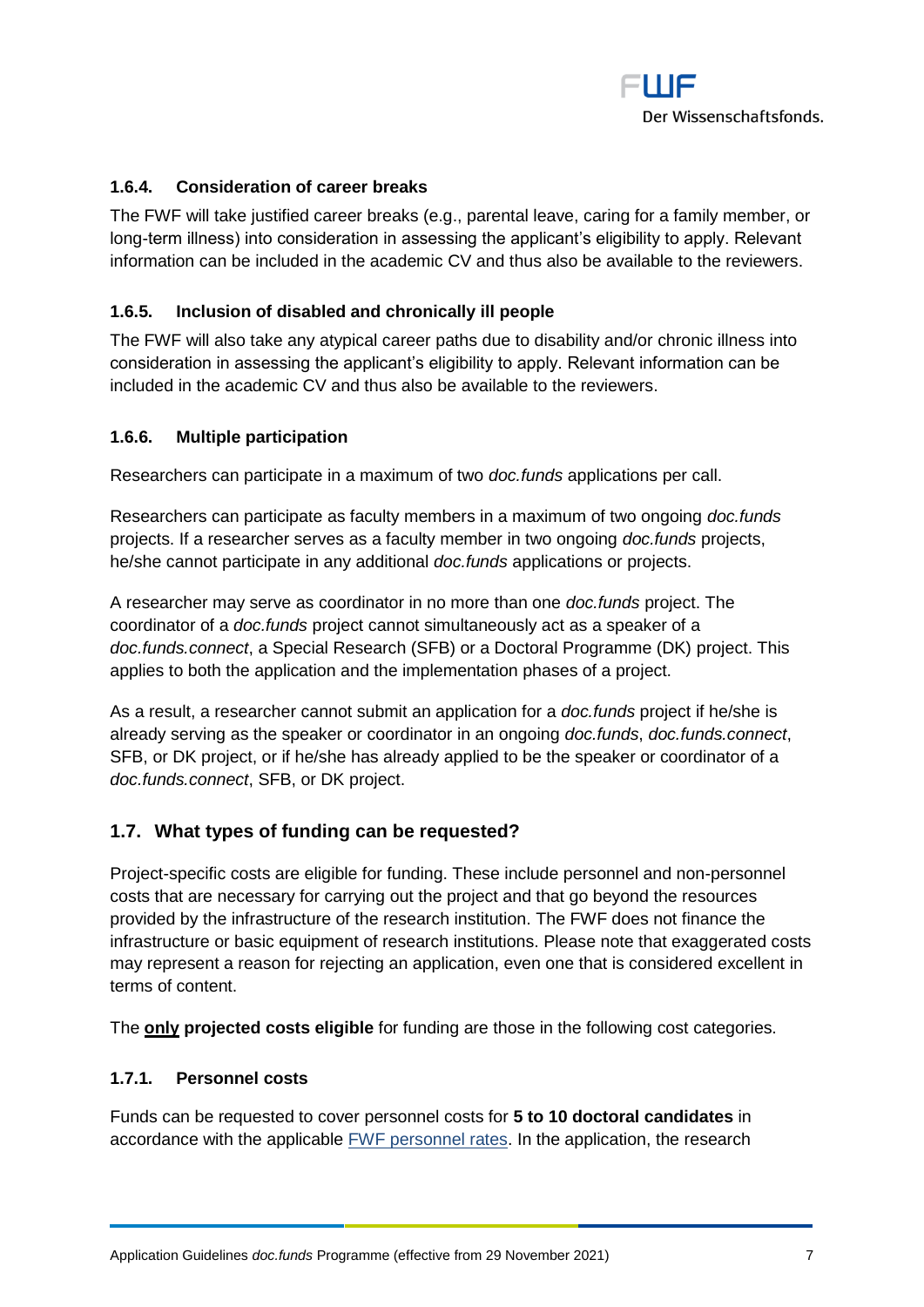

institution must briefly provide reasons for the number of doctoral candidate positions requested.

The personnel cost rates that can be applied for within the framework of PROFI (project funding via research institutions), including a [fixed percentage increase](https://www.fwf.ac.at/fileadmin/files/Dokumente/Personalkostensaetze/personnel-costs-2021_profi.pdf) from the second planning year onwards to compensate for wage rises, can be found on the [FWF website.](https://www.fwf.ac.at/en/research-funding/personnel-costs/)

## <span id="page-7-0"></span>**1.7.2. Costs for education and training**

In this category, the maximum amount per doctoral candidate and year amounts to  $\epsilon$ 5,000 and is broken down into consumables, travel costs, and other costs. No additional costs can be requested.

These amounts are intended to cover the costs of scientific/scholarly events specific to the doctoral programme (e.g., retreats, thesis committees); costs for study stays abroad; "generic skills" courses (e.g., project management, English academic writing, etc.); costs for the announcement of supported doctoral candidate posts; interview invitations; and the costs of conference travel. In addition, the funds may be used to invite visiting researchers and seminar speakers. All applicants are required to provide a brief explanation of how grant funds would be used to cover education costs.

## <span id="page-7-1"></span>**1.7.3. General project costs**

For reasons of simplicity, general project costs refer to all those costs that are generally permitted but cannot be requested individually. These include, for example, the costs of additional conference/congress travel, dissemination of scientific/scholarly results, and smaller, unforeseen expenses specific to the project. General project costs should not be understood in the sense of "overhead costs" of the research institution

General project costs should be entered in the appropriate field in the *Cost breakdown* form and calculated as 5% of the total funding requested. No justification for general costs is needed in the project description.

Applicants can apply up to three years after the completion of the project for additional funds for publications resulting from projects supported by the FWF as part of its [Peer-Reviewed](https://www.fwf.ac.at/en/research-funding/fwf-programmes/peer-reviewed-publications/)  [Publications](https://www.fwf.ac.at/en/research-funding/fwf-programmes/peer-reviewed-publications/) programme.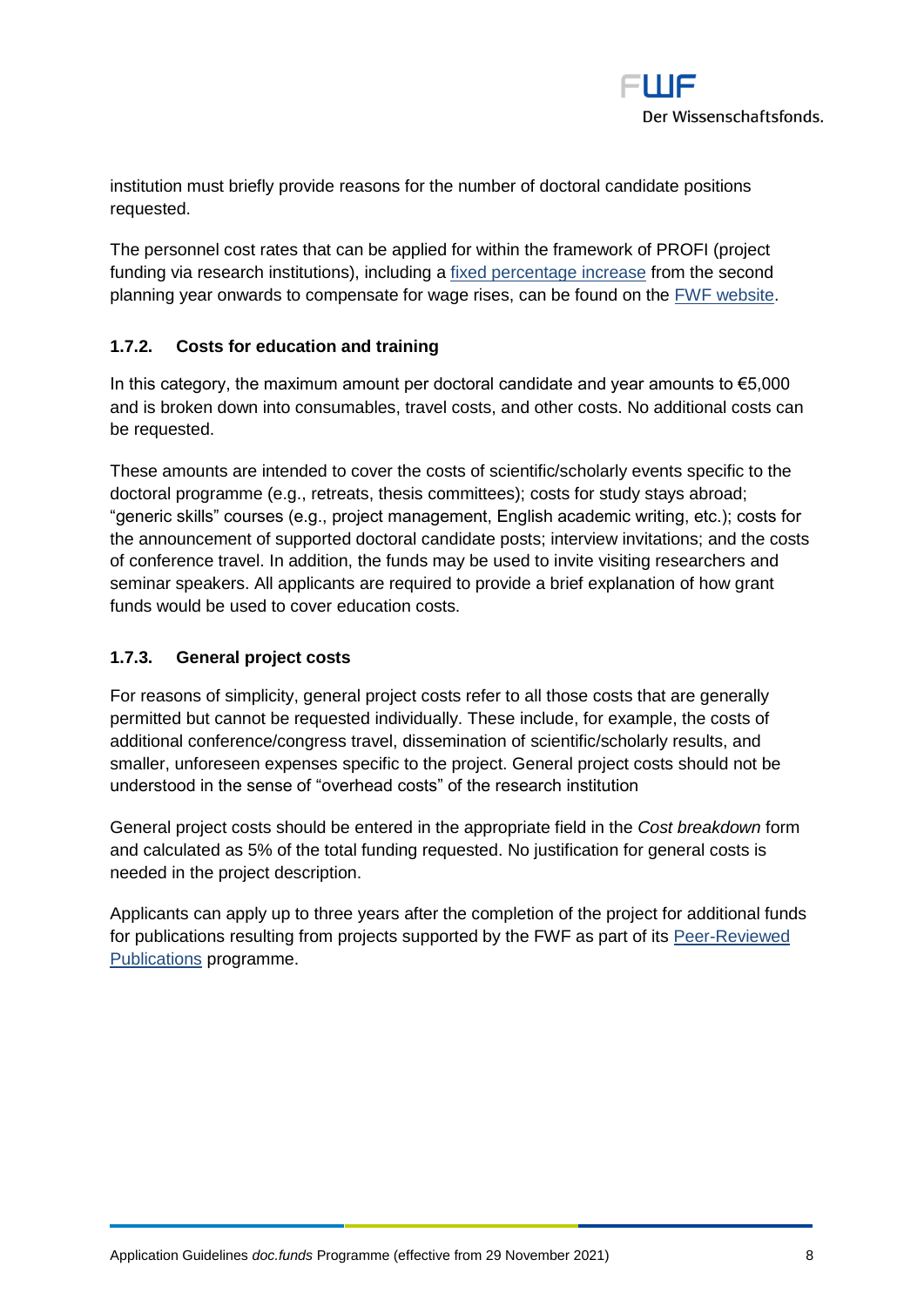

# <span id="page-8-0"></span>**2. Application content and form**

## <span id="page-8-1"></span>**2.1. Sections of the application**

For an application to be complete, it must contain the following sections 1-5:

#### **1) Academic abstract**

written in **English** comprising no more than 3,000 characters (incl. spaces; no formulas or special characters). The academic abstract will be used to inform potential reviewers about the project. The abstract must be subdivided into the following sections using the given English terms:

- Wider research context / theoretical framework
- **EXP** Hypotheses / research questions / objectives
- Approach / methods
- Faculty
- Existing doctoral programme
- Added value

#### **2) Project description**

- Cover sheet: Project title, research institution submitting the application (address and head of institution), and name of existing doctoral programme, and responsible institute/department (including information on the programme coordinator)
- Table of contents
- Project description on **no more than 20 consecutively numbered pages**, incl. list of abbreviations, headings, figures, captions, tables, footnotes, etc.; this description should **address the following points**:
	- ‒ Description of research framework (max. 8 pages)
	- ‒ Description of faculty (max. 4 pages)
	- ‒ Description of education programme (max. 5 pages)
	- ‒ Contribution of research institution (max. 2 pages)
	- Discussion of added value generated by the programme (max. 1 page)

#### **3) Annexes:**

Please note that annexes are a part of the application and they must be **attached to the project description in the order listed** below as part of the *Proposal.pdf* file:

- Annex 1: List of literature cited in the application (*References*) on no more than 5 pages
- Annex 2: Information on and justification of requested funding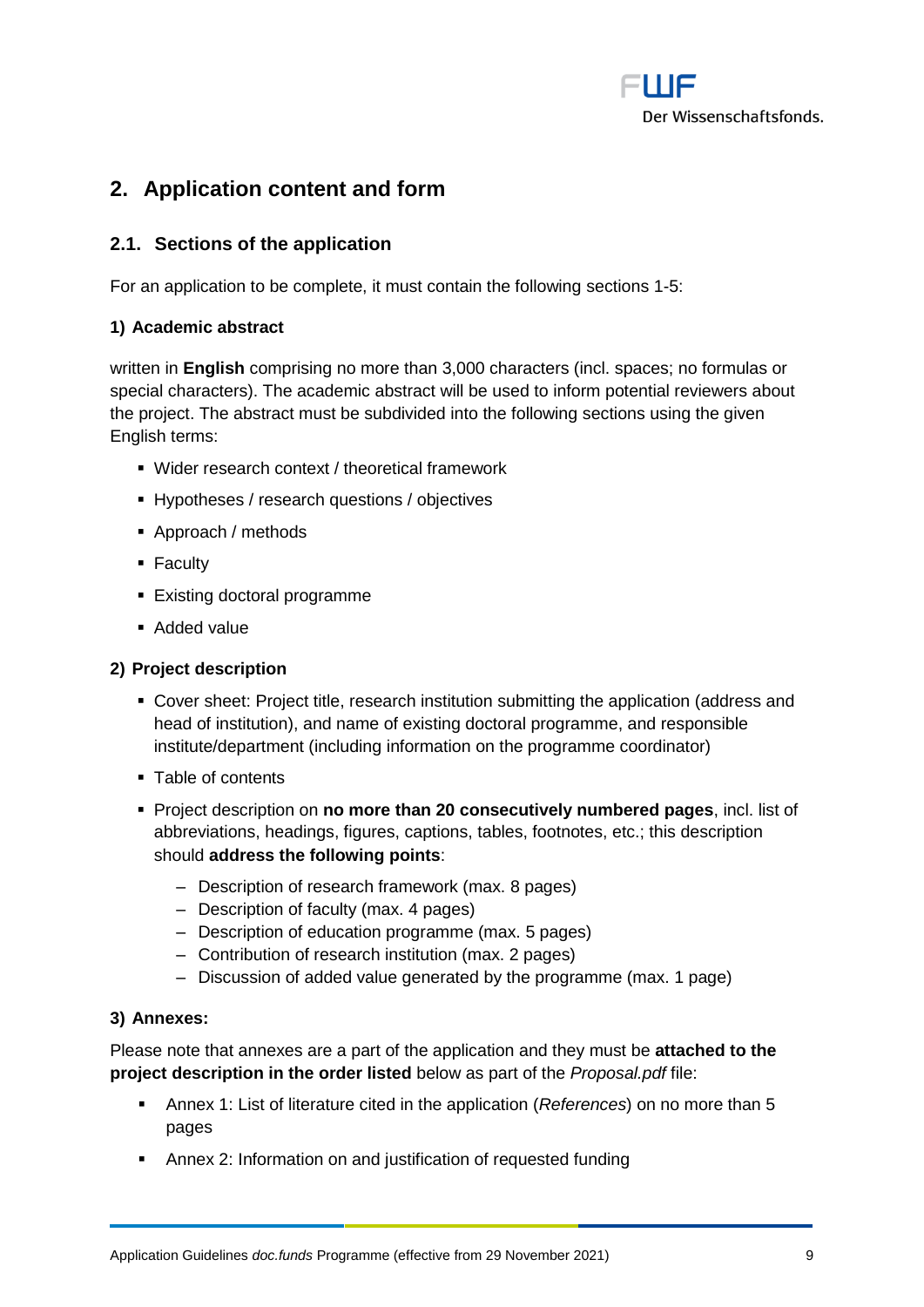

- Annex 3: Academic curriculum vitae (hereinafter referred to as CV) and description of previous research achievements for all faculty members involved in the project (no more than 3 pages per CV)
- Annex 4 (optional): Confirmations (*collaboration letters*) of national and international cooperation partners (no more than 1 page per letter)

## **4) Attachments**

The following attachments are to be uploaded individually:

Required attachments:

- Attachment 1: Description of the planned dissertation projects on no more than 1 page and in a structured form addressing hypotheses/research questions, approach/methods, time frame, and participating faculty. Please note that the number of described dissertation projects must correspond with the number of doctoral candidate positions requested. 2
- Attachment 2: Table with an overview of all doctoral students supervised by the faculty over the last five years (2016-2021), separated by faculty member and including the following information: name of doctoral candidate, name of supervisor, title/topic of dissertation, start date, and date of doctoral degree or ongoing.
- Attachment 3: Publication or works list for the last 5 years (2016-2021), broken down into "quality assured publications" and "other publications" for all faculty members involved (see also [Section 2.5.3\)](#page-17-1)

Attachments to be uploaded where applicable:

- Cover letter (in the case of an ongoing FWF-funded DK or *doc.funds.connect* project or where two or more members of the faculty are closely related to an FWF-funded DK or *doc.funds.connect* project; in the event that no Annex 1 is uploaded)
- List of reviewers to be excluded
- Statement on one's own publication record
- **•** For resubmissions: overview of all changes made in the resubmitted application and response(s) to reviews

## **5) Completed forms**

 $\overline{a}$ 

- Required forms: *Academic abstract, Application* form, *Contact* form, *Programmespecific data* form, *Cost breakdown* form, and *Co-authors* form
- Optional forms: *Other Cooperation* form

<sup>2</sup> If the description of the dissertation projects is integrated into the maximum 20-page project description, Attachment 1 may be omitted. This must be briefly noted in the cover letter to the FWF.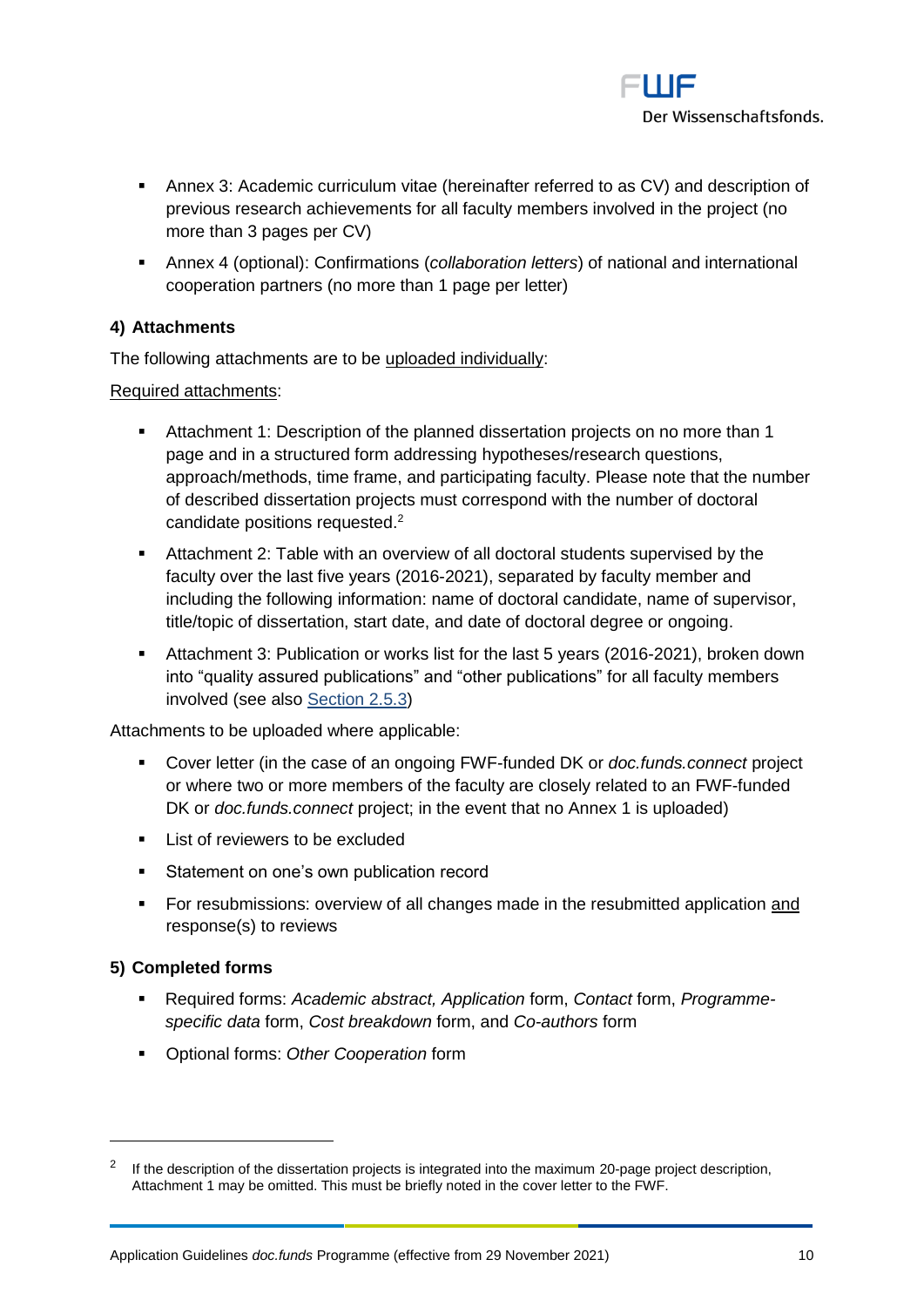

## <span id="page-10-1"></span><span id="page-10-0"></span>**2.2. Form requirements**

#### **2.2.1. Language of application**

To allow applications to be reviewed by international experts, applications must be submitted in English **without exception**.

## <span id="page-10-2"></span>**2.2.2. Formatting**

The continuous text in the project description, annexes 1-3, and the attachments must be written in 11 pt. font with 1.5 line (15-20 pt.) spacing and at least 2 cm margins. The document must be created in such a way that it is searchable in PDF format and the formatting can be reviewed.

The structure provided in [section 2.3](#page-11-0) and all upper limits (e.g., number of pages, attachments, etc.) must be strictly followed, without exception.

Citations in the text and the list of works cited (*References*) in the application must be in line with the conventions of the respective discipline, preferably according to a widely-used style guide (e.g., *Chicago Manual of Style*, *APA Publication Manual*). Applicants are free to choose the citation conventions or style guide they prefer, but they must apply them/it consistently throughout the application. If available, a [DOI address](http://www.doi.org/) or another Persistent [identifier](https://en.wikipedia.org/wiki/Persistent_identifier) should be used for the literature cited.

#### <span id="page-10-3"></span>**2.2.3. Submitting the application**

Applications must be submitted exclusively online via the electronic application portal **[elane](https://elane.fwf.ac.at/)**.

To do this, both the user accounts of the coordinator as well as the responsible research institute must be activated in the electronic application portal (see [Information\)](https://elane.fwf.ac.at/wicket/resource/org.apache.wicket.Application/FST_Information_de-ver-A5ABF244BEA79C6D2C93B0F7A70B34A2.pdf). All forms required for the application are to be filled in afterwards online; the other documents such as the project description and the attachments are to be uploaded as separate files.

The researchers must complete the application in time to ensure that the responsible research institution has sufficient time to approve and submit the application by **1 March 2022 (2 p.m. Vienna local time)**.

#### **1) Required parts of the application:**

**a) Files:**

- *Proposal.pdf* (project description incl. annexes 1-3 and where applicable 4, with PDF bookmarks, at least for the major sections)
- *Dissertation\_topics.pdf* (description of the planned dissertation projects on no more than 1 page, in structured form; with PDF bookmarks, at least for the major sections)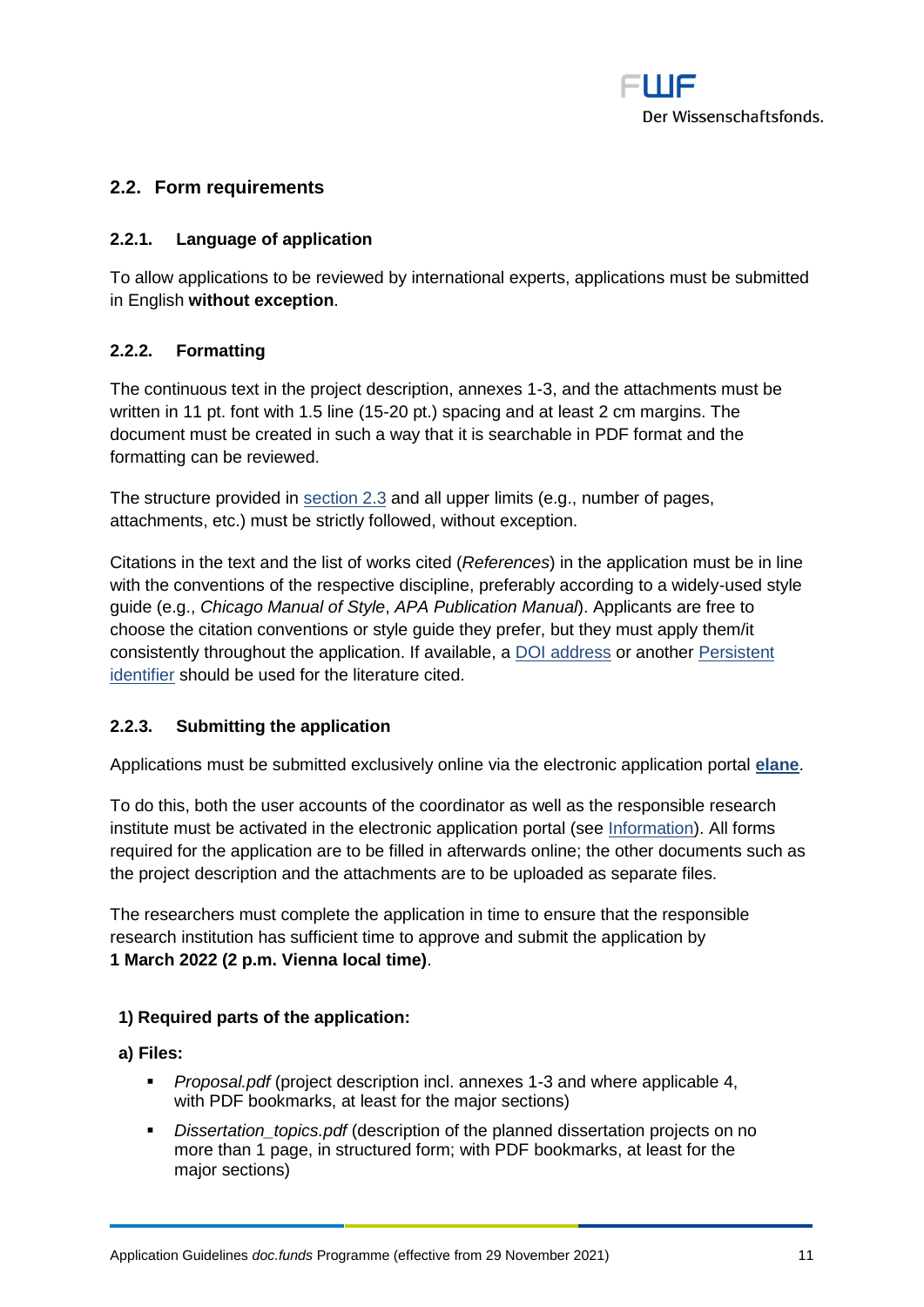

- Supervision list.pdf (overview of all doctoral students supervised by the faculty members over the last 5 years)
- *Publication\_list.pdf* (publication/works list of all the faculty members for the last 5 years, broken down into "quality assured publications" and "other publications")

#### **b) Forms:**

- *Academic abstract in English*
- **Application form**
- *Contact form*
- *Programme-specific data form*
- *Cost breakdown*
- *Co-authors (mandatory information)*
- *Other Cooperation form* (where applicable)

## **2) Optional file uploads:**

- *Cover* Letter.pdf (= accompanying letter)
- *Negative list.pdf* (= list of reviewers who should be excluded)
- *Statement on publication record.pdf*
- Overview\_Revision.pdf (=in the case of resubmission, overview of all changes made in the resubmitted application)
- *Revision.pdf* (=in the case of resubmission, an overall response to all the reviewers or, if preferred, a short response to *each* reviewer saved in a *separate* file: *Revision\_A.pdf, Revision\_B.pdf* etc.)

## <span id="page-11-0"></span>**2.3. Project description**

In the project description, the research institution must indicate how the requested budget (additional funding) will be used over a period of up to four years: What topics or research questions will the doctoral candidates work on? How will the planned research efforts dovetail with the existing doctoral programme? To what extent will those efforts serve to strengthen the programme's research basis and help the programme attain critical mass? The basis for the funding application is the structured doctoral programme (which must have been in existence for at least two years prior to the current submission deadline), the research conducted in the programme, and its education and training structure. All of those elements will be subjected to a review and must therefore be described in the application.

The description of the project comprising **on no more than 20 pages** must include the following contents: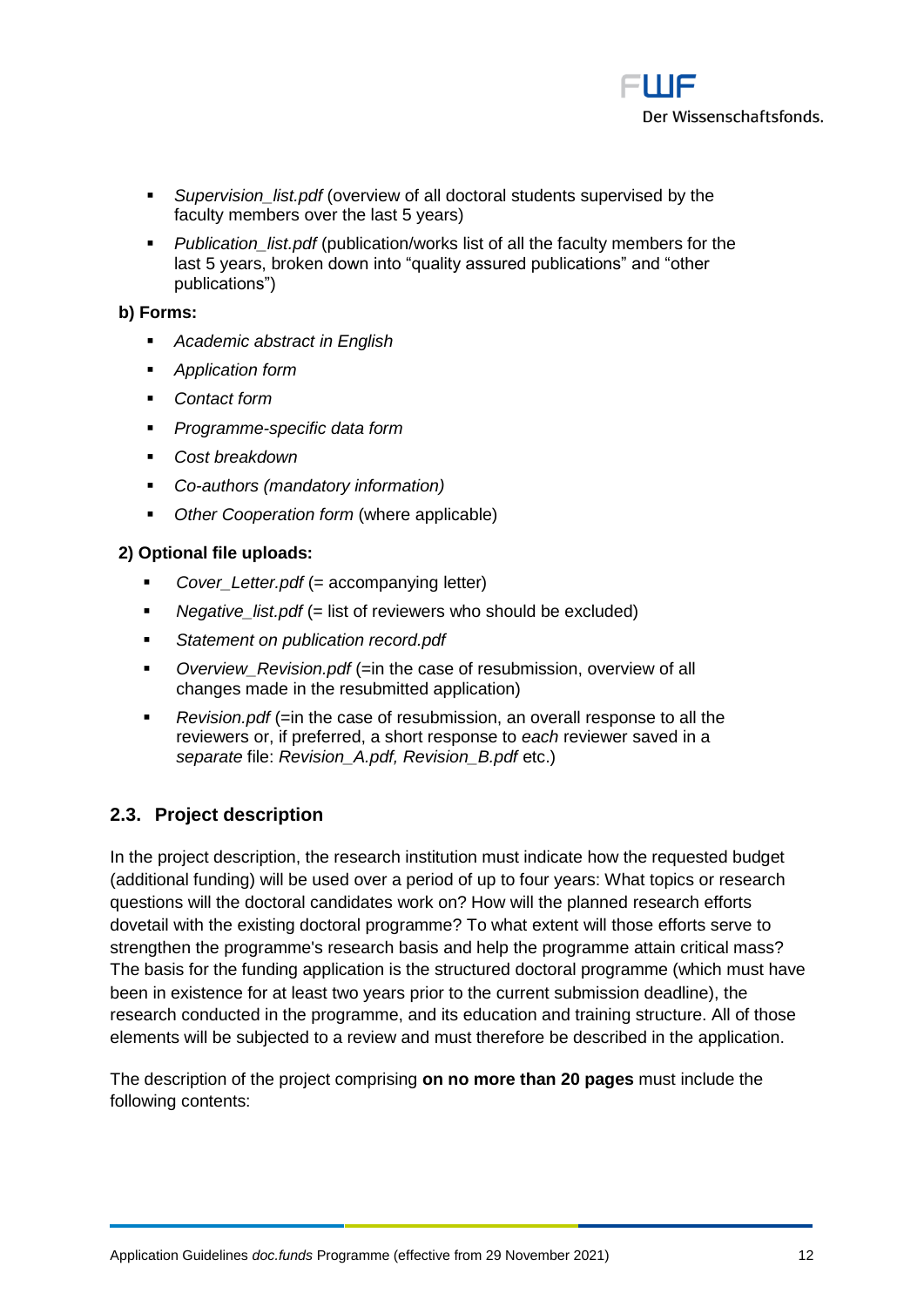

## <span id="page-12-0"></span>**2.3.1. Research Framework (max. 8 pages)**

As a basic prerequisite, the existing doctoral programme for which additional funds are requested must be embedded in a focused, consistent research framework on par with the highest international standards. In this regard, the application must address the following points:

- Description of outstanding scientific or arts-based research conducted in the existing doctoral programme (objectives, research questions, methods, originality, unique features) with reference to the state of the art in international research
- Description of the research topics/questions to be addressed by the doctoral candidates for whom additional funding is requested. A structured presentation of the planned dissertation projects has to be given in [Attachment 1](#page-16-2) (no more than one page per project).
- Discussion of the scientific/scholarly advances to be expected from the planned project, its innovative potential, as well as the significance of the resulting research findings for the international scientific community
- **Presentation of existing procedures or structures to ensure the quality of research as** well as the involvement of doctoral candidates in the existing research framework
- $\blacksquare$  All potential ethical, safety-related, or regulatory aspects<sup>3</sup> of the submitted project and the planned handling of them must be described in a separate section. This aspect should be addressed briefly in the text even if the applicants believe the project does not raise any ethical issues.
- $\blacksquare$  All potential sex-specific and gender-related aspects<sup>4</sup> in the planned project as well as the planned implementation of these research questions must be described in a separate section. This aspect should be addressed briefly in the text even if the applicants believe the project does not raise any sex-specific and gender-related issues.

#### <span id="page-12-1"></span>**2.3.2. Faculty (max. 4 pages)**

 $\overline{a}$ 

The existing doctoral programme for which additional funding is requested must be run by a team of at least 5 scientific or arts-based researchers. **All** of the researchers (i.e., faculty members) involved in the application must have experience in supervising doctoral candidates as well as one outstanding academic qualification that **as a minimum** meets the

<sup>3</sup> For instance, the European Commission's *[Ethics for Researchers](http://ec.europa.eu/research/participants/data/ref/fp7/89888/ethics-for-researchers_en.pdf)* or *[The European Code of Conduct for](https://ec.europa.eu/info/funding-tenders/opportunities/docs/2021-2027/horizon/guidance/european-code-of-conduct-for-research-integrity_horizon_en.pdf)  [Research Integrity](https://ec.europa.eu/info/funding-tenders/opportunities/docs/2021-2027/horizon/guidance/european-code-of-conduct-for-research-integrity_horizon_en.pdf)* can serve as a guide here*.*

<sup>4</sup> Positioning and reflecting on the research approaches in the planned for the project in terms of sex-specific and gender-related issues, for instance: Is the research approach likely to produce sex-specific and genderrelated findings? If so, what findings? How and where are these integrated into the research approach? (For information on checking the relevance of sex-specific and gender-related issues to a project, see [https://www.fwf.ac.at/en/about-the-fwf/gender-issues/fix-the-knowledge/fix-the-knowledge-detail/\)](https://www.fwf.ac.at/en/about-the-fwf/gender-issues/fix-the-knowledge/fix-the-knowledge-detail/)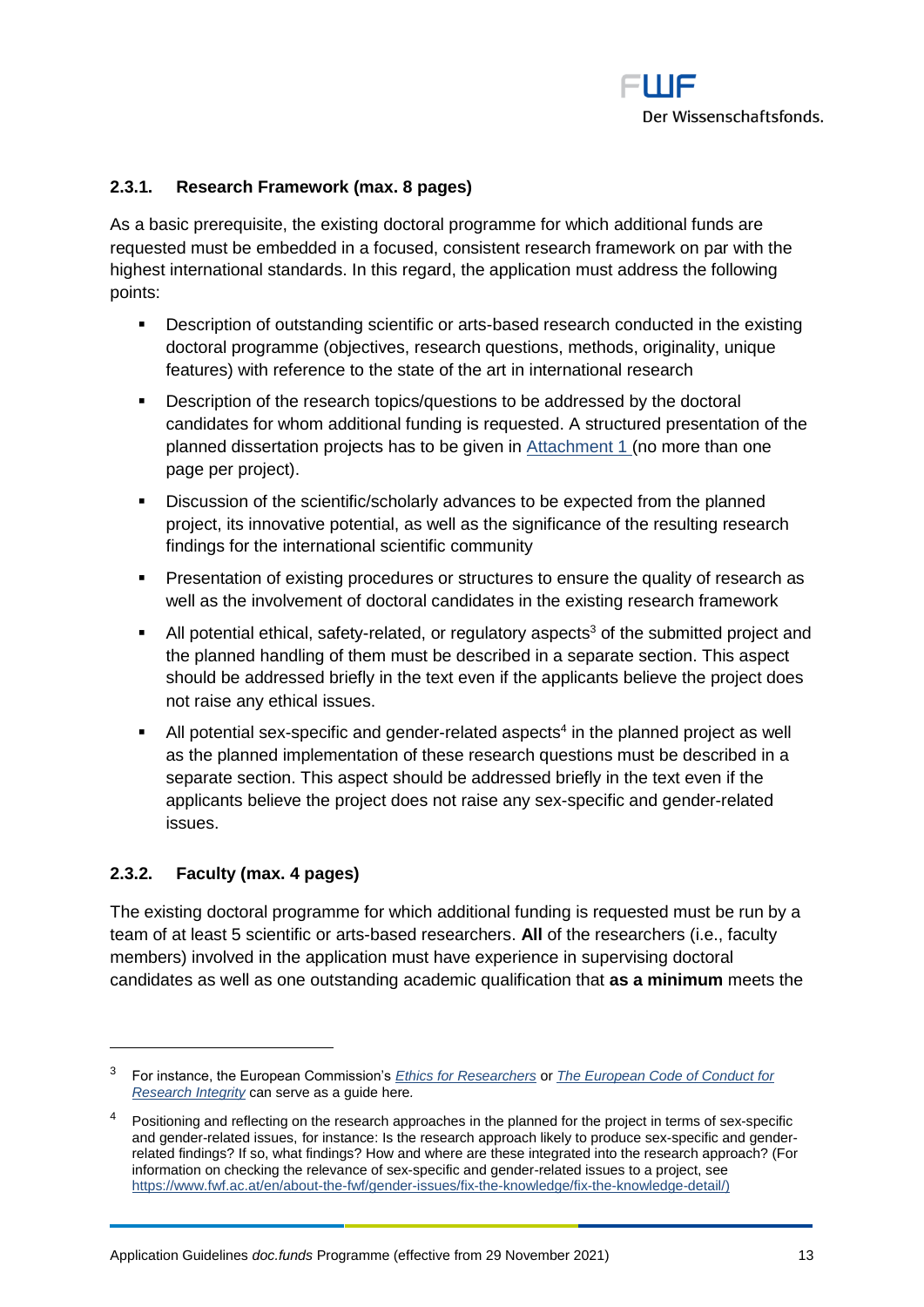

criteria in [Section 1.6.3.](#page-4-1) The selection criteria for admitting new researchers most also be described.

The quality and composition of the faculty is to be described as follows:

- Brief description of the academic profile of the faculty members involved in the funding application and their experience in supervising doctoral candidates. A list of doctoral candidates supervised by the faculty members over the last 5 years (2016-2021) must be given in [Attachment 2.](#page-17-0)
- **•** Proportion of the researchers from the underrepresented gender. If the percentage is less than 30%, reasons must be provided.
- **•** Selection criteria for the admission of new researchers into the existing doctoral programme, and a brief description of faculty members newly admitted for the funding application including a short rationale for their addition

## <span id="page-13-0"></span>**2.3.3. Existing education and training programme (max. 5 pages)**

In addition to outstanding research, a high-quality education and training programme based on international standards (see e.g., [The Seven Principles of Innovative Doctoral Training,](https://euraxess.ec.europa.eu/belgium/jobs-funding/doctoral-training-principles) [Charter & Code for Researchers | EURAXESS,](https://euraxess.ec.europa.eu/jobs/charter) [Salzburg I and II Recommendations\)](https://eua-cde.org/reports-publications.html) must have been established in the existing doctoral programme, which likewise fulfills the requirements of a structured doctoral programme defined under [section 1.6.1.](#page-3-3) Ideally, the education and training programme should be tailored to the research conducted in the doctoral programme (i.e., "education through research").

The structure of the existing education and training programme as well as procedures for ensuring the quality of scientific/scholarly supervision of the doctoral candidates must be described in the application. In particular, it must address subsections [2.3.3.1](#page-13-1)[–2.3.3.4:](#page-14-1)

#### <span id="page-13-1"></span>*2.3.3.1. Content*

- ‒ Subject-specific education (content and workload, e.g., number of (required) courses, ECTS credits)
- ‒ Existing opportunities for the acquisition of additional qualifications (transferable skills), for interdisciplinary collaboration, and for the exchange of ideas within the existing doctoral programme (among doctoral candidates, and between candidates and the participating scientific or arts-based researchers, e.g., journal clubs, retreats, doctoral seminars, lab rotations) and with the business world, public administration, the arts, culture, NGOs, etc.

#### *2.3.3.2. Selection of doctoral candidates*

- ‒ International advertisement of the programme, and transparent application and selection procedures
- ‒ Process of matching doctoral candidates to supervisors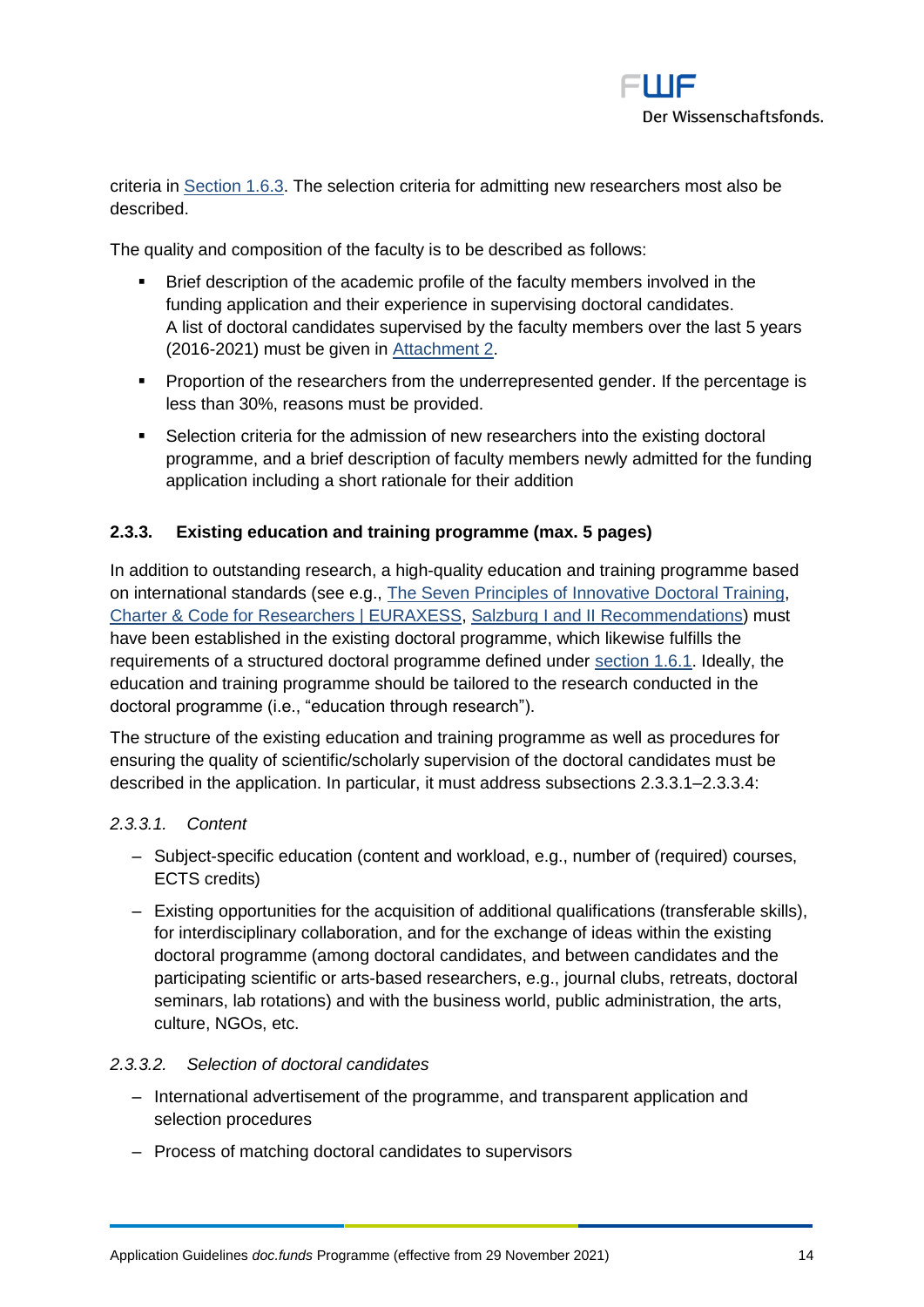

## *2.3.3.3. Supervision (including monitoring) of doctoral candidates and their integration into the research framework*

- Rules on supervision, monitoring, and assessment (e.g., in the form of dissertation agreements, regular progress reports, team supervision instead of exclusively individual supervision) as well as conflict resolution mechanisms
- ‒ Support for international networking and promotion of mobility, including opportunities for research visits abroad (over several months), budget allocations for conference attendance, lab visits, invitations to visiting researchers, organisation of doctoral conferences, etc.
- ‒ Working conditions (including infrastructure) for existing doctoral candidates: description of contracts of employment (duration, extent of employment, any options for extension) and funding models for doctoral candidates, available infrastructure and any special equipment or facilities at the research institute

#### <span id="page-14-1"></span>*2.3.3.4. Criteria and assessment procedures to ensure a top-notch doctoral degree*

- ‒ Requirements for completion (both formal and content-related)
- ‒ Assessment procedures (with involvement of external researchers; separation of supervision and assessment functions, if compliant with study-law regulations)

## <span id="page-14-0"></span>**2.3.4. Contribution of research institution (max. 2 pages)**

The research institution must commit to providing all the necessary infrastructure (equipment, workstations, workspace, supplies, etc.) and ensure that the doctoral programme is integrated into the institution's regular activities.

In addition, the research institution must make a plausible contribution of its own (through its own funds and/or third-party funds) to funding additional positions for doctoral candidates (i.e., in addition to the positions for which FWF funding is requested). Please note that regardless of the source of funding, all doctoral candidates in the programme must be required to undergo the same admission process and meet the same admission criteria.

In this context, the following information must be provided:

- **EXEDENTIFY Institutional conditions for the existing doctoral programme, such as responsibilities and** organisational structure, location in the research organisation, integration or incorporation in the university teaching system, etc.
- Facilities and equipment already available for the existing doctoral programme (rooms/space, equipment, supplies, etc.) at the research institution(s) involved
- The research institution's own contribution to funding additional positions for doctoral candidates, visiting professorships, additional space, workstations, additional infrastructure, training opportunities for supervisors, etc.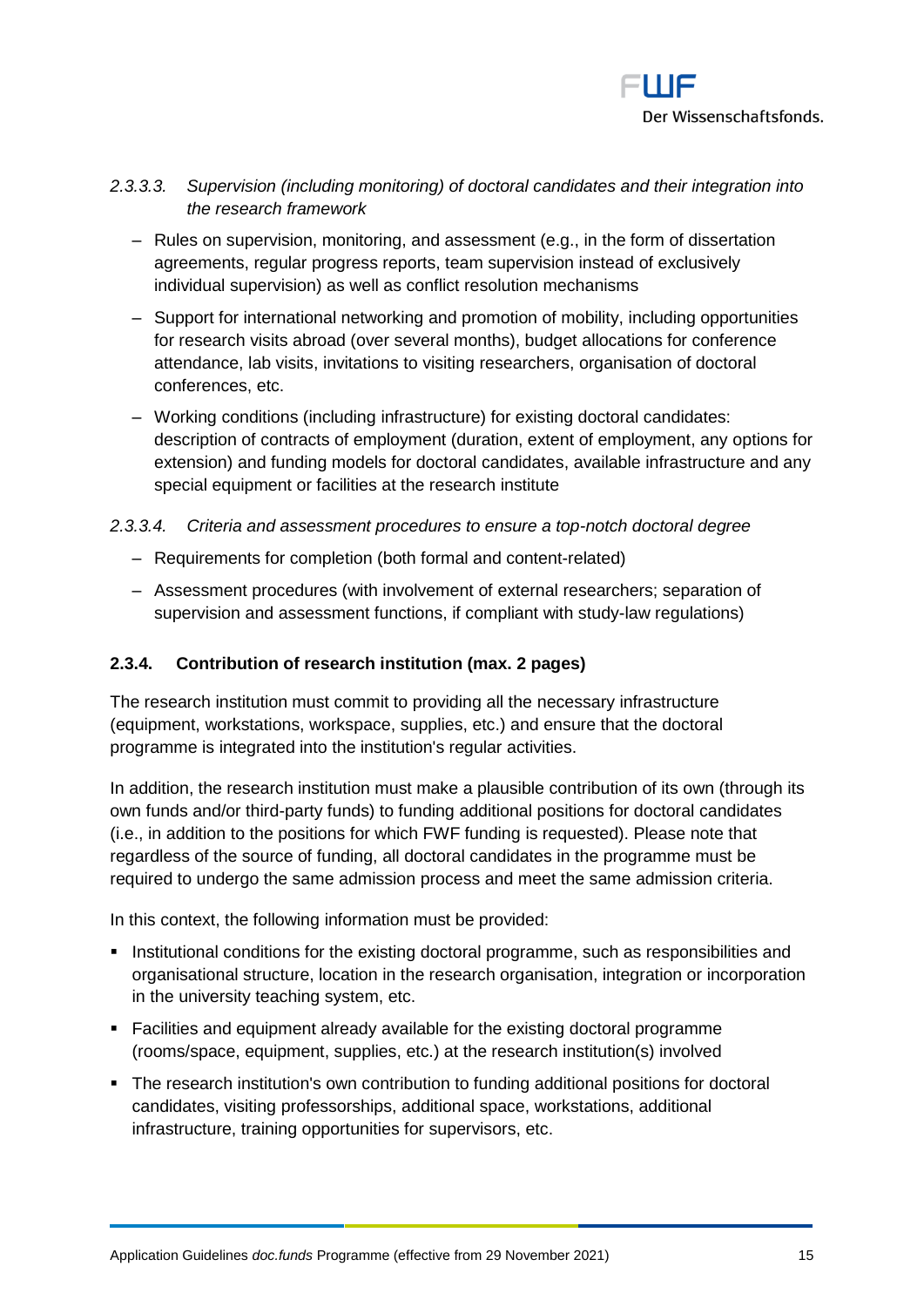

## <span id="page-15-0"></span>**2.3.5. Added value (max. 1 page)**

The doctoral programme for which additional funding is requested must differ from general doctoral education and training programmes in the relevant discipline and go beyond a mere thematic "bundling" of scientific or arts-based researchers for the purpose of training doctoral candidates.

In this context, the applicant must discuss the following:

- The unique characteristics of the existing doctoral programme (with regard to research and training) and how it differs from general doctoral education and training
- The specific added value for doctoral candidates, the faculty, and the research institution
- The extent to which the project submitted can strengthen the programme's research basis and thus help the programme attain critical mass

## <span id="page-15-1"></span>**2.4. Annexes to the project description**

Annexes are not included in the maximum page limit for the project description and must be attached to the project description in the specified order.

#### <span id="page-15-2"></span>**2.4.1. Annex 1: List of references**

<span id="page-15-3"></span>List of literature cited in the application (*references*) on no more than 5 pages.

## **2.4.2. Annex 2: Information on and justification of requested funding**

The description of financial aspects shall be presented using the following structure and appended as Annex 2 to the project description. The list and justification of the requested funding must be in accordance with the costs indicated in the Cost breakdown form.

- **•** Information on the funding requested
	- ‒ Concise justifications for the number of doctoral positions applied for (where appropriate, with reference to the planned dissertation projects)
	- ‒ Concise justifications for and planned use of requested funding for education and training

#### <span id="page-15-4"></span>**2.4.3. Annex 3: CVs and description of previous research achievements**

The academic CVs and research achievements (publication/works list) must be attached for each faculty member and should be described on no more than 3 pages per person.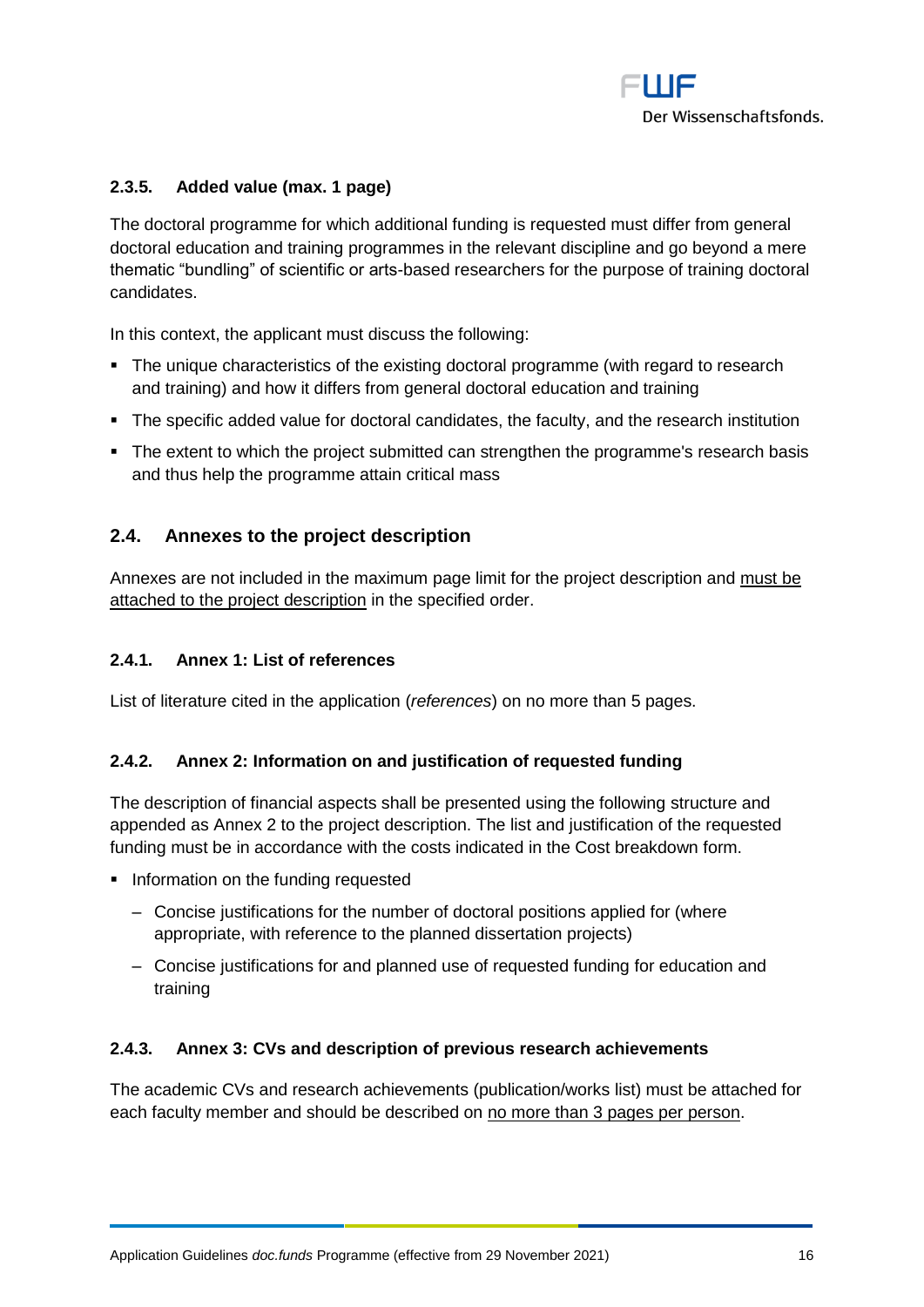

## *2.4.3.1. Required contents for academic CVs*

- Name and contact details of the person, address of the research institution, and relevant websites. It is also **required** to provide a publicly available link (hyperlink) to a list of all published publications/works of art; the use of [ORCID](https://orcid.org/) is expressly recommended for this purpose.
- List of academic milestones and relevant positions held to date (with a brief explanation of any career gaps, if applicable)
- Main areas of research and short statement of the most important scientific/scholarly or arts-based results achieved to date

#### *2.4.3.2. Required description of previous research achievements*

- **Publications/work lists**: list of **no more than ten** of the most important published or accepted academic publications (journal articles, monographs, edited volumes, contributions to edited volumes, preprints, proceedings, etc.) or work lists; for each publication, either a [DOI address](http://www.doi.org/) or another [Persistent identifier](http://en.wikipedia.org/wiki/Persistent_identifier) must be indicated, if available. In accordance with the [San Francisco Declaration on Research Assessment](https://sfdora.org/) [\(DORA\),](https://sfdora.org/) journal-based metrics like the journal impact factor should not be included. For faculty members where examples of his/her arts practice and critical reflection on it are presented, these must be accessible to the public.
- **Additional research achievements**: list of **no more than ten** of the most important scientific/scholarly or arts-based research achievements apart from academic publications or works lists, such as awards, conference papers, keynote speeches, important research projects, research data, software, codes, preprints, exhibitions, knowledge transfers, science communication, licenses, or patents.

#### <span id="page-16-0"></span>**2.4.4. Annex 4: Collaboration letters**

If applicable, confirmations (each no more than 1 page) of national and international cooperation partners that are convincingly stated as being essential for the implementation of the project in the project description can be attached to the application.

## <span id="page-16-1"></span>**2.5. Required Attachments (uploaded separately)**

#### <span id="page-16-2"></span>**2.5.1. Attachment 1: Planned dissertation projects**

With reference to [Section 2.3.1 Research Framework,](#page-12-0) a description of the planned dissertation projects must be attached to the application as Attachment 1. The description should be no longer than 1 page, be written in a structured form, and address the hypotheses/research questions, approach/methods, time frame, and the participating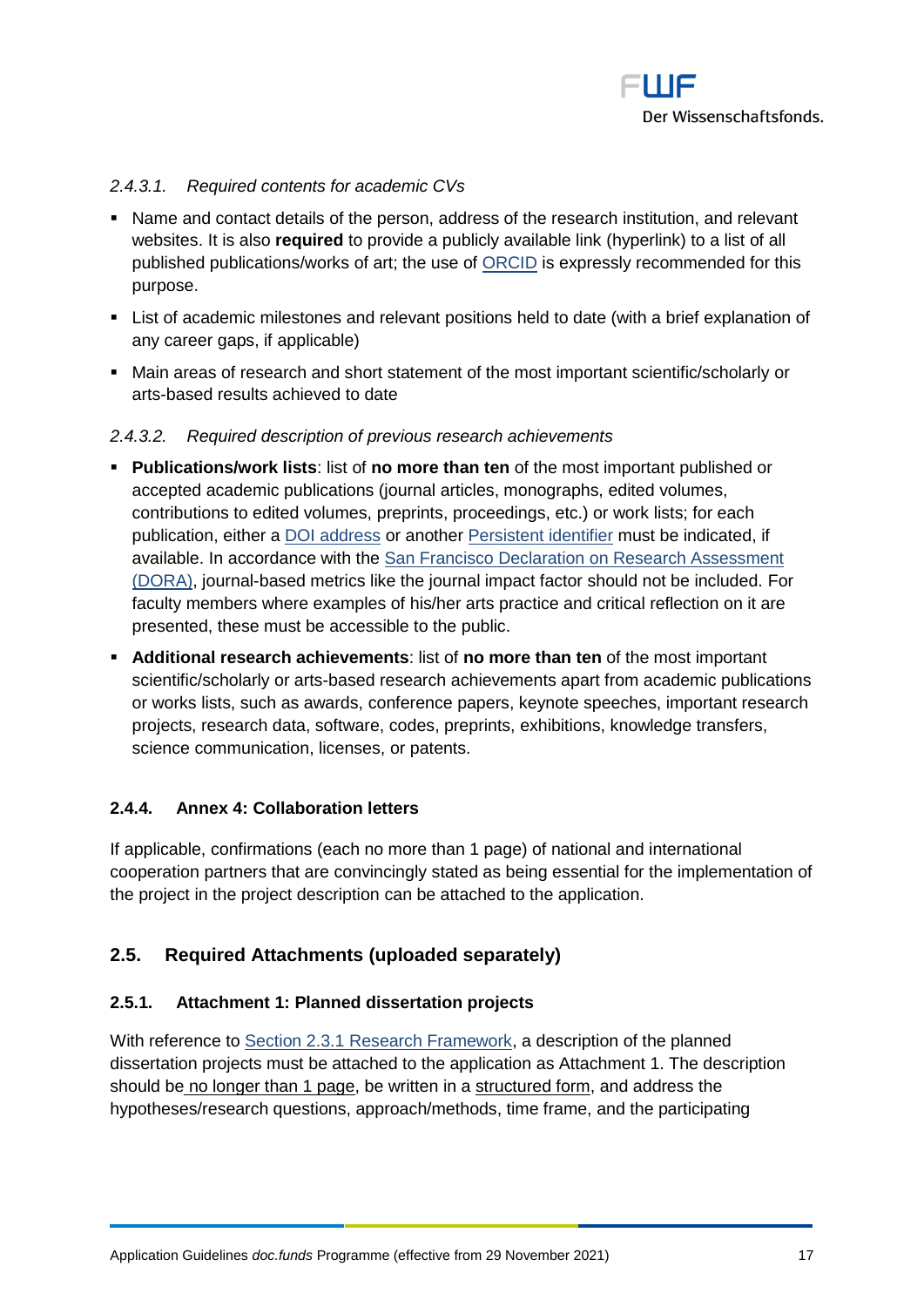

faculty.<sup>5</sup> Please note that the number of the described dissertation projects must correspond with the number of doctoral candidate positions requested.

## <span id="page-17-0"></span>**2.5.2. Attachment 2: List of doctoral candidates supervised over the last 5 years**

Table with an overview of all doctoral students supervised by the faculty in the last 5 years (2016-2021), separated by faculty member and including the following information: name of doctoral candidate, name of supervisor, title/topic of dissertation, start date, and date of doctoral degree or on-going.

## <span id="page-17-1"></span>**2.5.3. Attachment 3: Publication or works list for the last 5 years**

A list of all published publications<sup>6</sup> or works of the last 5 years (2016-2020, broken down into "quality assured publications" and "other publications") of all faculty members for whom an academic curriculum vitae is enclosed (merged into the document *Publication\_list.pdf*). This list–which will not be forwarded to the reviewers–is used to assess applicants' eligibility and helps the FWF to speed up the process of finding reviewers who do not have a conflict of interest.

## <span id="page-17-2"></span>**2.6. Forms**

All required forms must be completed online.

- Academic abstract
- Application form
- Contact form
- Programme-specific data form
- Cost breakdown

 $\overline{a}$ 

▪ Co-authors form: All persons who have made substantial research-related contributions to the conception and writing of the application should be named as co-authors. A brief description of the nature of each contribution should be included; where there are no coauthors, applicants should state this explicitly on the form.

In order for the application to be considered legally binding, the FWF requires the fully completed forms as well as the "Affirmation of the research institution" given during the approval and submission of the application.

 $5$  If the description of the dissertation projects is integrated into the maximum 20-page project description, Attachment 1 may be omitted. This must be briefly noted in the cover letter to the FWF.

 $6$  Publication lists must include: all authors, complete titles, journal, year, and page numbers. For each publication, either [a DOI address](http://www.doi.org/) or another [persistent identifier](http://en.wikipedia.org/wiki/Persistent_identifier) should be indicated; for publications with more than 20 authors, an "et al." reference can be used.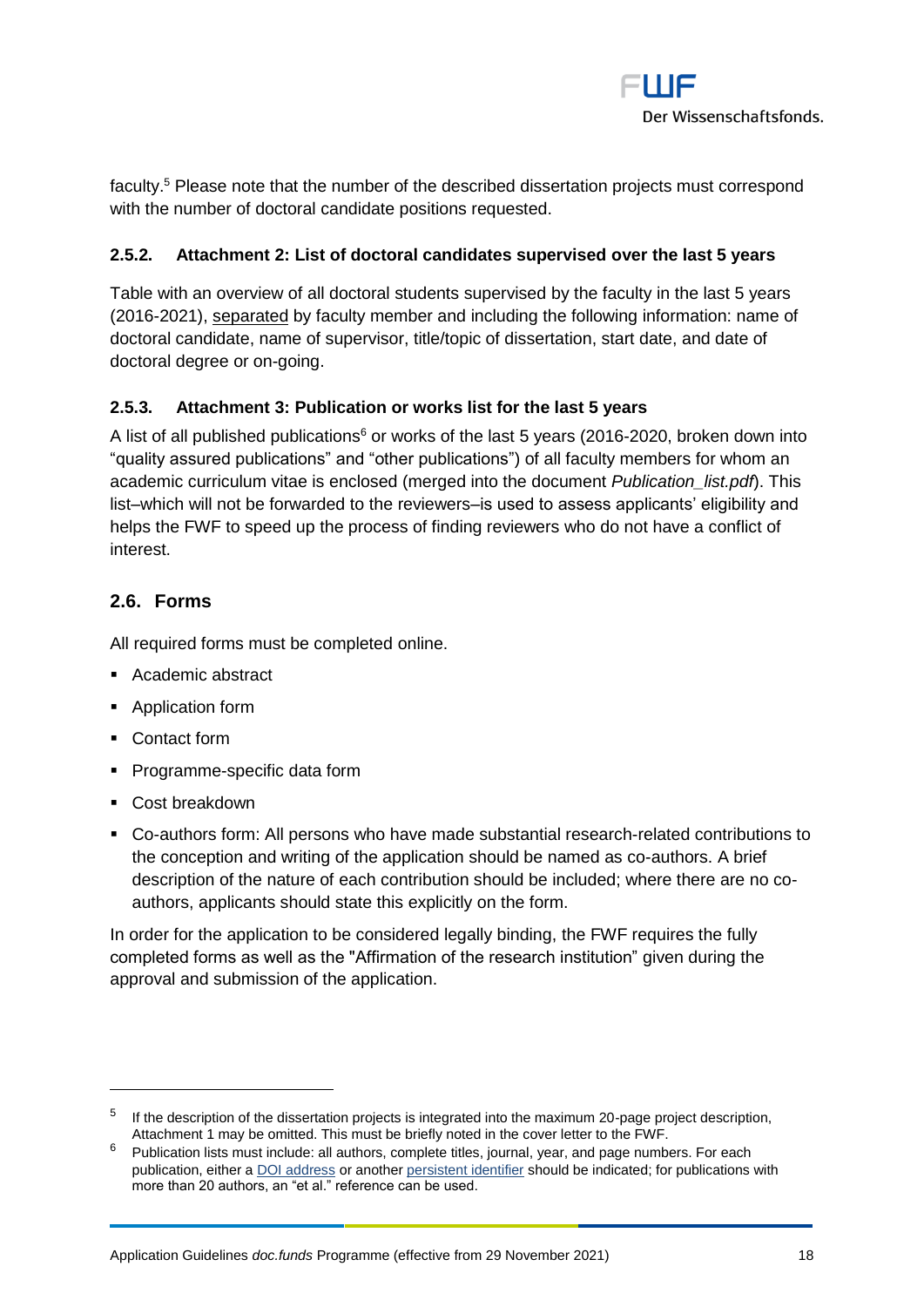

## <span id="page-18-0"></span>**2.7. Additional attachments**

In addition to the project description and the forms, the following attachments should be uploaded, where applicable:

- Cover letter: In the case of an ongoing FWF-funded DK or *doc.funds.connect* project or where two or more members of the faculty are closely related to a FWF-funded DK or *doc.funds.connect* project, the differences between the FWF-funded DK or *doc.funds.connect* project and the doctoral programme for which additional funding is being requested must be presented and comprehensively justified. If the description of the dissertation projects is already integrated into the maximum 20 page project description, Attachment 1 can be omitted. This must be pointed out in the cover letter.
- List of reviewers who should be excluded
- Statement on one's own publication record
- For the attachments needed in the case of revising a rejected application (resubmission), see [Section 2.8](#page-18-1)

It should be noted that any annexes or attachments in addition to the ones mentioned above (such as letters of recommendation, publications not yet published) shall not be considered in further stages of the process.

## <span id="page-18-1"></span>**2.8. Revising a rejected application ("resubmission")**

A resubmission is defined as the revision of an application which has already been rejected with the same or similar research questions, regardless of the programme category. Where an applicant submits an application on the same or very similar research questions yet does not consider it to be a resubmission but an entirely new project, the applicant must submit a separate accompanying letter to the FWF Office explaining how the research questions have changed. For example, changes in research methods alone are not sufficient for a proposal to qualify as a completely new project. In cases of doubt, the decision-making bodies of the FWF shall decide.

If the project submitted is a resubmission of a rejected application,

- an *accompanying letter* containing an overview of all changes made in the resubmitted application must be submitted to the FWF (*Overview\_Revision.pdf)*; this overview will not be passed on to the reviewers.
- *response(s) to reviews is (are) to be made: the applicant can decide whether the* response(s) should be passed on to the relevant previous reviewer or all reviewers (see [Section 3\)](#page-19-0). These response(s) should address the suggestions and criticism expressed in each review of the previous application and point out the changes made on that basis. Such responses are not necessary in the case of reviews written by persons who are to be excluded from the review process for the resubmitted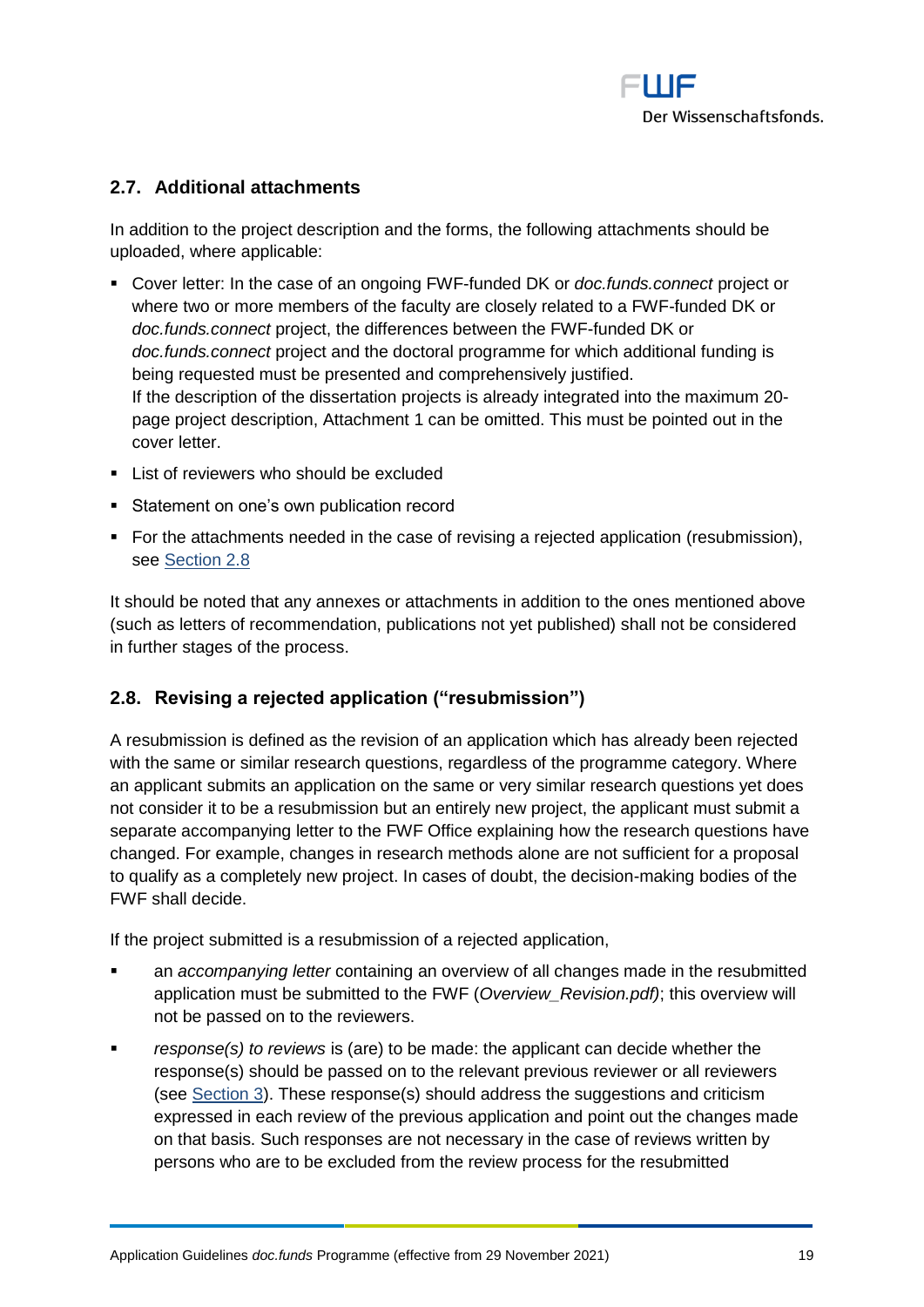application. However, such exclusions must be justified and will also be counted toward the list of reviewers who should be excluded for the resubmission.

If all the reviewers are to receive this response, a document containing an overall response must be submitted.

If these responses are to be passed on only to the reviewers who were previously involved, a short response to each review in a separate document should be included.

Resubmissions must show changes. In the case of resubmissions of applications that have been rejected for the standardised reasons C3, C4, and C5, the changes need to be substantial (based on the comments in the reviews). If such changes are not made, the application will be returned without review by the decision-making bodies of the FWF.

There is no deadline within which a resubmission of a rejected application must be submitted, but any relevant application requirements must be considered. Submission of a resubmission follows the application procedure described in [Section 2.2.3.,](#page-10-3) meaning that it is submitted as a new independent application and not as an additional application to the previously rejected application.

# <span id="page-19-0"></span>**3. Processing and decision on the application**

All applications approved and submitted by the research institutions by **1 March 2022 (2 p.m. Vienna local time)** will be subjected to a formal check by the FWF.

The review process generally takes about ten months.<sup>7</sup> The FWF Board decides on applications once per year on the basis of recommendations issued by the international *doc.funds* jury (End of November 2022). The jury's funding recommendations, in turn, are based on the written reviews received from international experts and on hearings to which the most promising applicants are invited. These hearings will be held on the first two days of the meeting of the international *doc.funds* jury (which is expected to take place at the beginning of November 2022). Approximately one month before that meeting, the FWF Board will prepare a shortlist of the most promising applications on the basis of at least three substantive reviews; those candidates will then be invited to a hearing. After the hearings, the international *doc.funds* jury will hold a closed session to prepare its recommendations. 8

Each research institution will be informed in writing of the decision. Research institutions whose applications are not selected for a hearing will receive a decision letter along with the reviews received (in anonymous form) prior to the meeting of the international *doc.funds* jury.

 $<sup>7</sup>$  Information on the average duration of the review process can be found on the  $FWF\text{-Dashboard}$ .</sup>

 $8$  A detailed description of the decision-making process, the criteria for selecting international reviewers, detailed rules concerning conflicts of interest, and the composition of expert juries and boards can be found in the [General principles of the decision-making procedure.](https://www.fwf.ac.at/en/research-funding/decision-making-procedure-evaluation/decision-making-procedure/)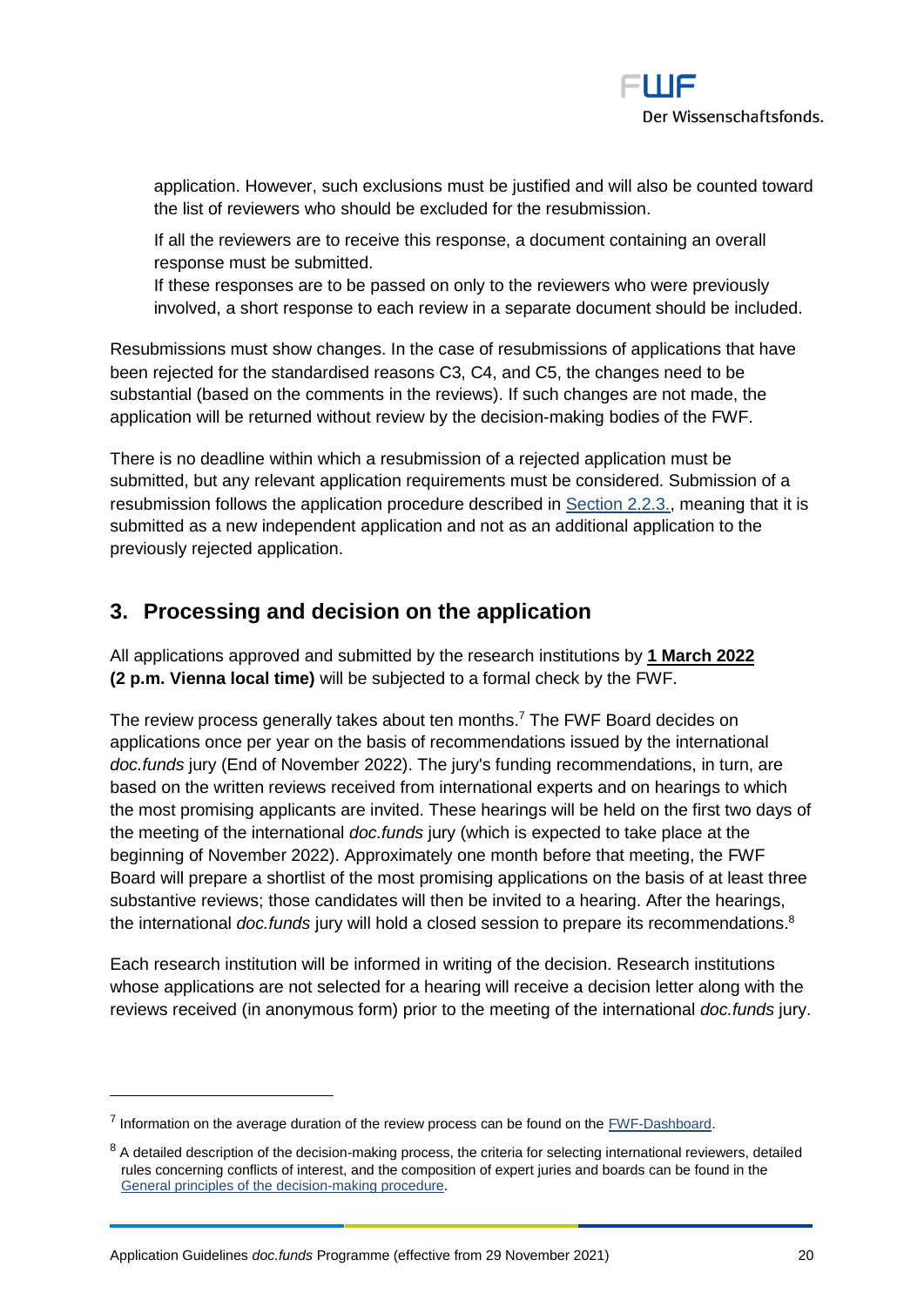

#### *Requests for changes and returning applications without review*

Incomplete applications or those which do not comply with the FWF's regulations or which contain formal errors (in particular, those which exceed the permitted length) will be returned. If the problems identified by the FWF in an application are not rectified within a reasonable period of time (no more than **ten working days** after notification of the problems), the decision-making bodies of the FWF will return these proposals without review. Similarly, the decision-making bodies of the FWF will return without review applications that have been previously rejected by the FWF and resubmitted without appropriate revisions.

All applications that conform with the FWF's regulations will be sent for review. The reviewers (generally persons working outside of Austria) will be selected by the members of the FWF Board and confirmed by the decision-making bodies of the FWF. Once the review process has begun, no more changes can be made to the application.

#### *Reasons for rejection*

The reasons for rejecting a project will be assigned one of five categories (C1–C5) and will be sent to applicants along with the reviews.

#### *Resubmissions*

If the application is a resubmission of a previously rejected proposal, the FWF will generally contact those reviewers who provided *constructive* criticism on the previous application. Reviewers who gave entirely positive or negative comments will generally not be contacted for a second review. However, please note that all resubmissions are also evaluated by new reviewers.

#### *Proposal bans*

Applications that are rejected for reason C5 will be barred for 12 months (from the date of the decision) and cannot be resubmitted during that period.

Applications that have been submitted three times and rejected for reasons C3 or C4 (i.e., the original application and the respective resubmissions) are also barred for 12 months (from the date of decision); rejections for reasons C1 or C2 do not count towards this total.

Only topics are ever temporarily banned according to these rules, not applicants.

#### *Exclusion of reviewers*

Applicants may include a separate document with a list of reviewers who should not be asked to review the application due to possible conflicts of interest. A detailed description of the FWF's rules concerning conflicts of interests can be found in the [General principles of the](https://www.fwf.ac.at/en/research-funding/decision-making-procedure-evaluation/decision-making-procedure/)  [decision-making procedure.](https://www.fwf.ac.at/en/research-funding/decision-making-procedure-evaluation/decision-making-procedure/)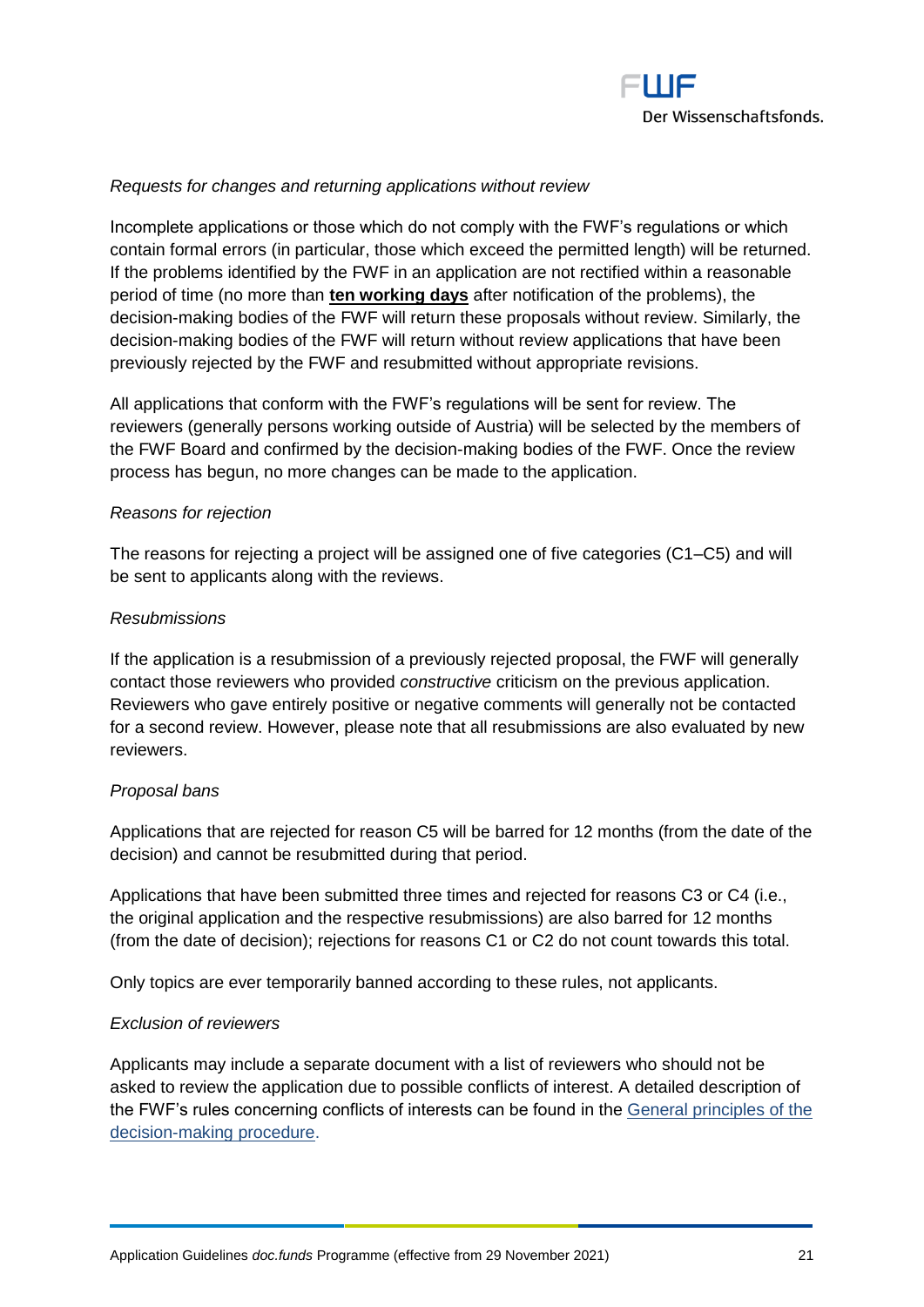

This list may include up to **3 potential reviewers** whom the applicant believes may have conflicts of interests. This selection must be briefly justified. If the reasons for exclusion are professionally and technically sound, the FWF will generally fulfil such requests and will exclude those reviewers from the review process.

Please note that the FWF does not wish to receive, nor will it consider a list of possible reviewers from applicants.

# <span id="page-21-0"></span>**4. Compliance with legal requirements and standards of research integrity**

The FWF would like to point out that applicants must comply with all legal requirements and safety provisions (e.g., Federal Disabilities Act) that apply for their *doc.funds* project and obtain all the necessary permits (e.g., from the Ethics Commission, the Commission for Animal Experimentation, the Federal Monuments Authority Austria, or the relevant foreign authorities).

Applicants must also comply with the [Guidelines for Good Scientific Practice](https://oeawi.at/en/guidelines/) of the Austrian Agency for Research Integrity (ÖAWI) when submitting the application and carrying out the project. Where a violation of these rules is suspected, an investigation must be initiated at the respective research institution, or the suspicion must be passed on to the Austrian [Agency for Research Integrity](https://oeawi.at/en/) (ÖAWI). At any rate, the research institute must report any cases of suspected serious deviations to the ÖAWI. The FWF reserves the right to suspend, in part or in whole, any procedures related to applications or ongoing projects until the investigation has been concluded. For more detailed information can be found on the [FWF](https://fwf.ac.at/en/research-funding/research-integrity-research-ethics/)  [website](https://fwf.ac.at/en/research-funding/research-integrity-research-ethics/) and in the document "*[FWF procedure in cases of suspected scientific misconduct](https://fwf.ac.at/fileadmin/files/Dokumente/Research_Integrity_Ethics/FWF_Verfahren_Research_Misconduct-en.pdf)*".

## <span id="page-21-1"></span>**5. Publication of project data and results**

The FWF would like to point out that should the project be approved, the FWF will publish on its website a summary of the project in German and English for public relations purposes–which must be sent to the FWF when returning the grant agreement–as well as the amount of funding granted and, on project completion, summaries of the final report of the project. These summaries are to be written in such a way as to safeguard legitimate interests of secrecy for reasons of national security and patent law and to protect trade secrets appropriately. Guidelines for writing PR summaries can be found [here.](https://www.fwf.ac.at/fileadmin/files/Dokumente/Antragstellung/specifications_pr-summaries.pdf)

In addition, the FWF requires a data management plan (DMP) for all approved projects. This should also be sent to the FWF when returning the grant agreement. The template for the DMP can be viewed [here.](https://www.fwf.ac.at/en/research-funding/open-access-policy/research-data-management/)

In presentations and publications of project results (e.g., scholarly publications, research data), applicants must comply with the relevant requirements on acknowledging the FWF as the funding institution and the FWF's [Open Access Policy.](https://www.fwf.ac.at/en/research-funding/open-access-policy/)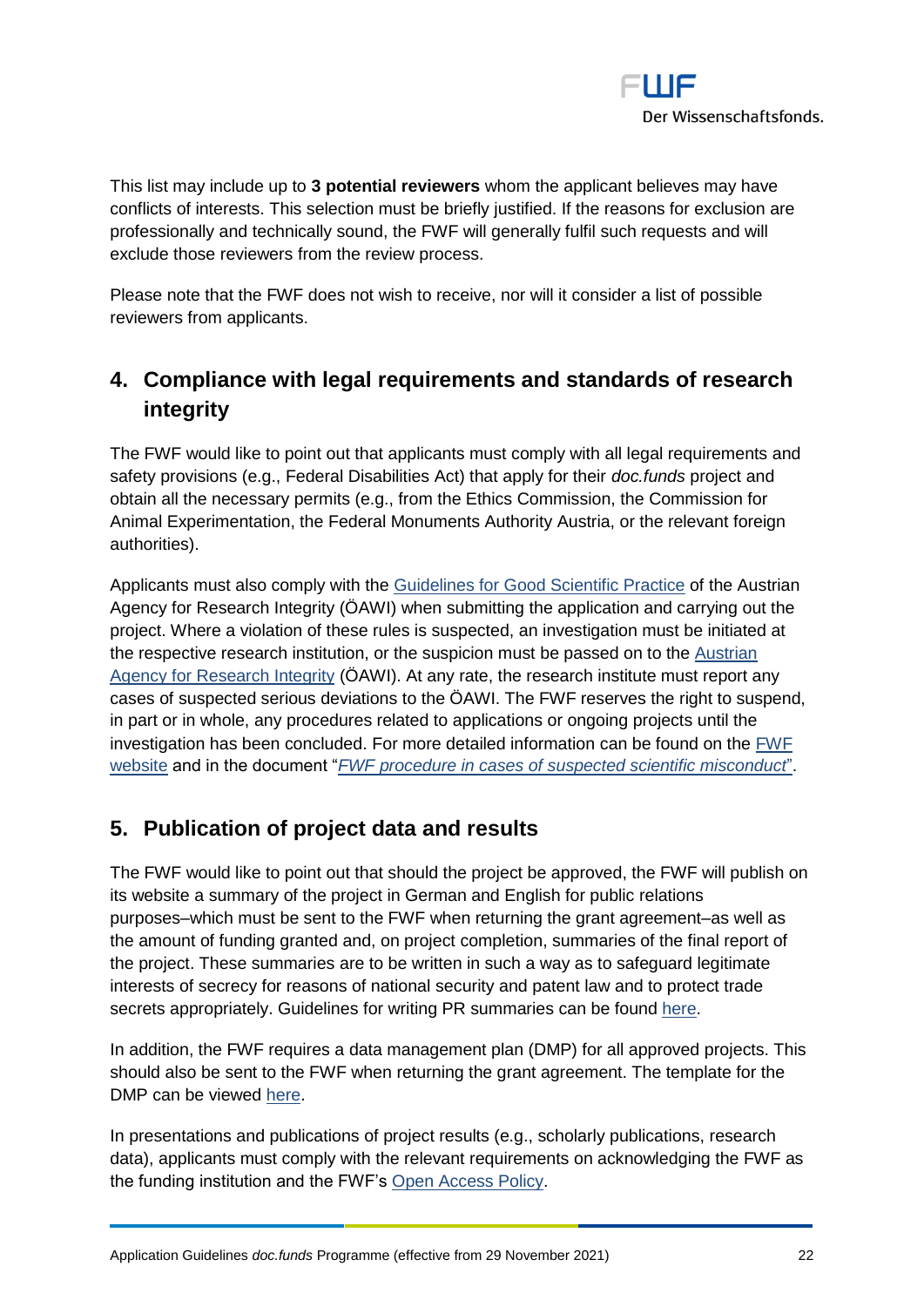

# <span id="page-22-0"></span>**ANNEX: Notes and questions for reviewers in the** *doc.funds* **programme<sup>9</sup>**

In all of its programmes, the FWF actively supports equal opportunities and equal treatment. The review of an application must not put applicants at a disadvantage for non-researchrelated reasons such as age, gender, etc. For example, when assessing the qualifications of faculty members, please disregard their actual age, but consider their academic age instead.

Our commitment to equal opportunities also means taking into account breaks or delays in faculty members' research careers (e.g., due to parental leave, long-term or chronic illness, disability, caring responsibilities; etc.), which may have led to publication gaps, unorthodox career paths, or limited international research experience.

Only the ten most important academic publications/work lists and the ten most important additional research achievements of the faculty members are to be considered when evaluating the application. As a signatory to the [San Francisco Declaration on Research](https://sfdora.org/)  [Assessment \(DORA\),](https://sfdora.org/) the FWF also emphasises that, in assessing research performance, reviewers should refrain from using journal-based metrics such as the Journal Impact Factor.

Please review the present proposal,<sup>10</sup> using the following seven assessment criteria: 1) quality of the prior and planned research, 2) quality and composition of the faculty, 3) quality of the (existing) education and training programme, 4) contribution of the research institution(s), 5) added value, 6) ethics and gender, and 7) overall evaluation. For each of these criteria except 5) we ask you for both written comments and a rating on a scale from "excellent" to "poor". Please be aware, however, that the FWF's funding decision will be based primarily on the referees' written assessments rather than the ratings assigned.

Please keep in mind that sections 1 and 2 will be forwarded to the applicant in their entirety and in anonymous form.

<sup>9</sup> Further information on the FWF's corporate policy and mission or the application guidelines for *doc.funds* projects can be found on our website a[t https://www.fwf.ac.at/en/about-the-fwf/corporate-policy/](https://www.fwf.ac.at/en/about-the-fwf/corporate-policy/) and https://www.fwf.ac.at/en/research-funding/fwf-programmes/docfunds/

<sup>&</sup>lt;sup>10</sup> Form requirements: Project description incl. figures and tables, no more than 20 pages; list of literature cited no more than 5 pages; academic CVs and description of previous research achievements of the faculty members incl. the 10 most important publications, no more than 3 pages each.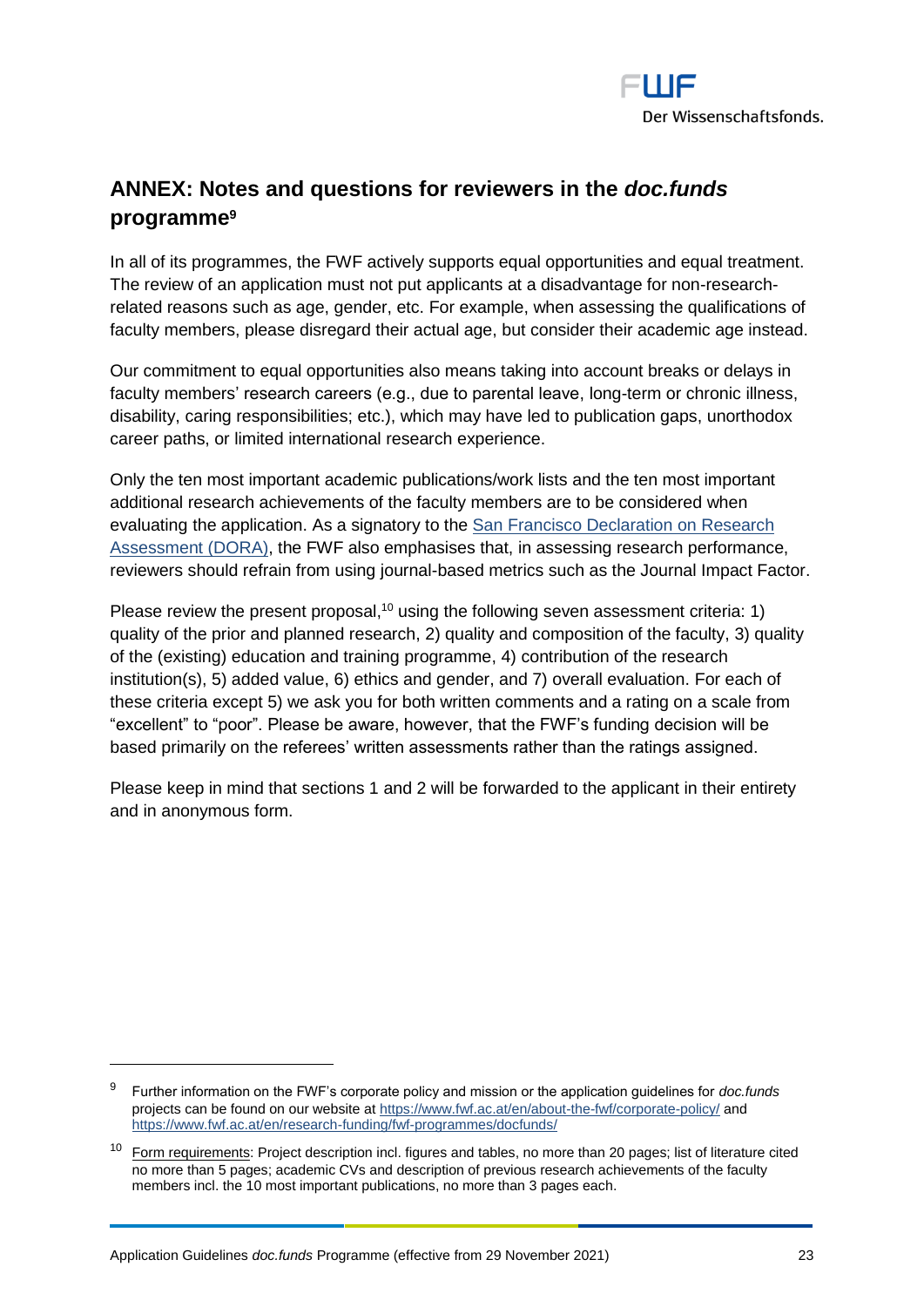

## **Section 1: forwarded to the applicant in its entirety**

#### **1) Quality of prior and planned research**

How would you rate the quality of the faculty's research achievements to date? Is the planned research project, including the planned dissertation projects, innovative and timely? How do you assess the international visibility and competitiveness of the planned research? Is the planned research project well thought out, focused in terms of content, and coherent?

## **2) Quality and composition of the faculty**

How well qualified are the researchers involved to carry out the proposed research? How would you rate the academic qualifications and training/supervision experience of the faculty members? How do you assess the reputation and international networking of the faculty? Is the gender ratio in the faculty appropriate?

When assessing qualifications, please consider the respective career stage, taking into account atypcial career paths and circumstances that may have slowed down their progress (e.g., parental leave, long-term or chronic illness, disability, or caring responsibilities).

## **3) Quality of the (existing) education and training programme**

How do you assess the quality of the education and training programme in terms of transparency of selection procedures, adequacy of supervision structures, clarity in the evaluation procedure of dissertations, contents of the scientific or arts-based training programme, offer of additional qualifications and gender-appropriate design?

#### **4) Contribution of the research institution(s)**

How do you assess the adequacy and plausibility of the contribution of the research institution(s) (infrastructure and own financial contribution)?

#### **5) Added value**

Does the planned research project represent an added value compared to a "bundling" of researchers who (also) train doctoral candidates or the general doctoral curriculum? Does the project add value for research, education, doctoral candidates, and the participating research institutions?

How do you assess the contribution of the project to strengthening the existing research basis?

#### **6) Ehtics and gender**

*Ethics:* Have ethical components been satisfactorily addressed?

*Gender:* Applicants are required to address any relevant sex-specific and/or gender-related elements inherent in research questions and/or research design. Please assess whether the treatment of these components is adequate.